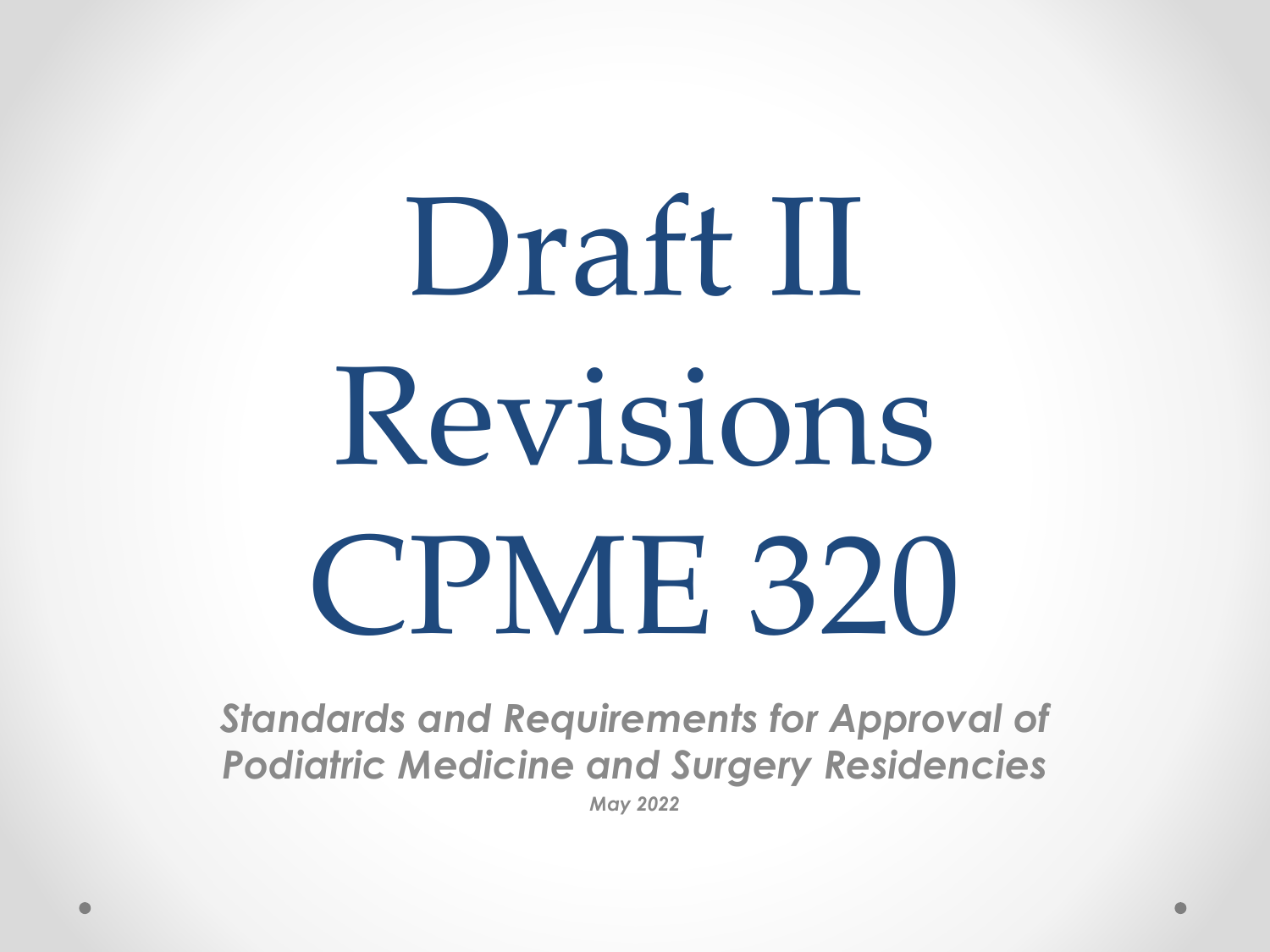# Background

At the Spring 2021 meeting of CPME, the Council reviewed Draft I of CPME 320. The Council fully approved the modifications of the document for Standards 1-5.

For information on these changes, please see the presentation **Substantive Changes to CPME 320,** *Standards and [Requirements for Approval of Podiatric Medicine and Surgery](https://www.cpme.org/files/CPME/CPME%20320%20Substantive%20Changes%20Presentation.pdf)  Residencies, Draft I.*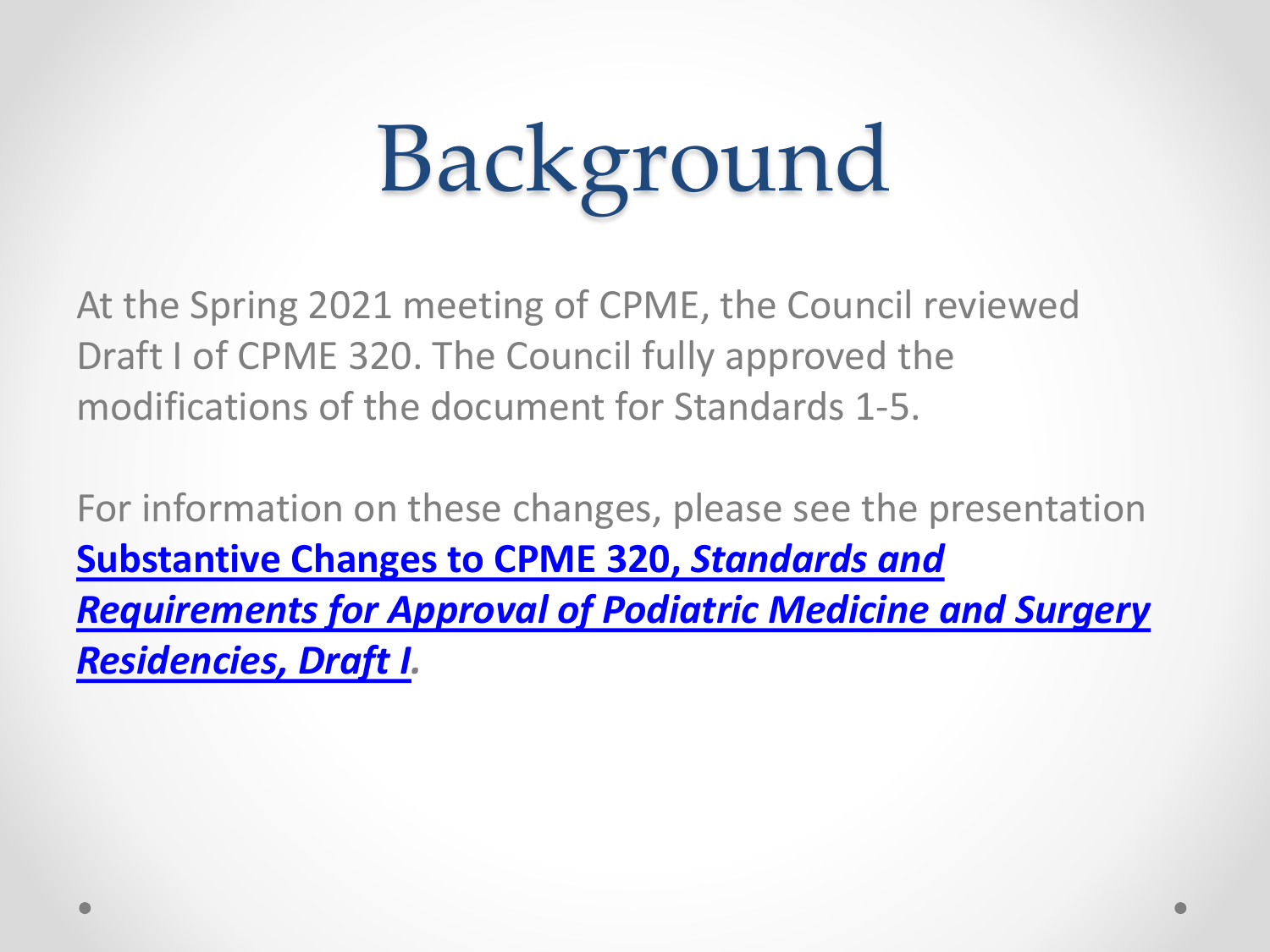# Charge for Draft II

**The Council recommended the ad hoc continue to work on the 320 and 330 documents, with the following charge based on comments from the community of interest:**

- **Include mandatory rotations in behavioral medicine and vascular surgery**
- **Determine a method to ensure residents are getting and can document or demonstrate adequate training in outpatient podiatric experiences (clinic or private practice offices)**

**The Council also recommended the ad hoc Committee focus on comments from the community of interest and revise the following sections of the document:**

- **Reviewing wound Care MAVs**
- **Mandating third-year in-training exams from both boards**
- **Emphasizing resident well-being**
- **Possibly adding to requirements for biomechanics**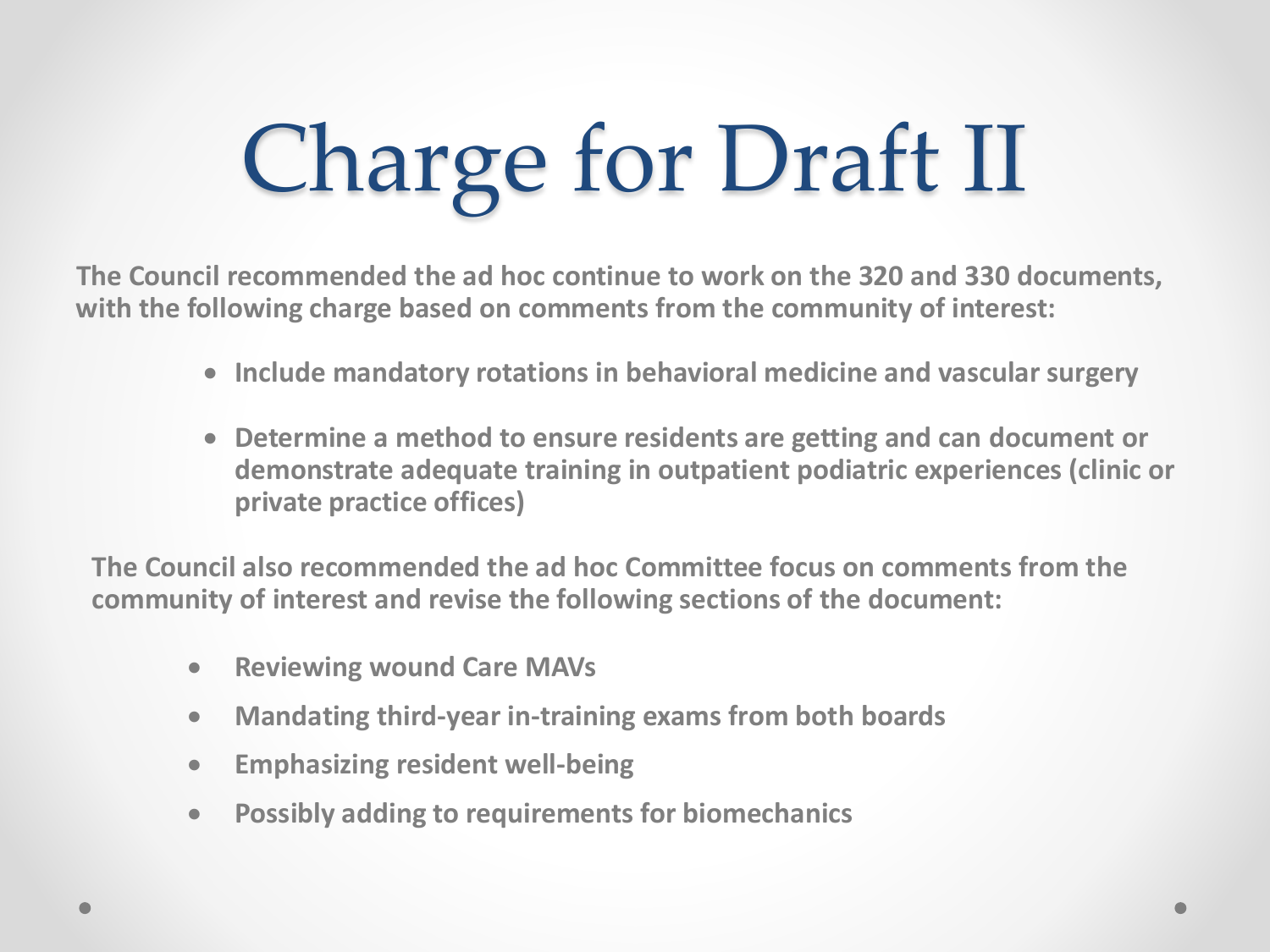# Blue Ribbon Panel

The Council also recommended the formation of a **Blue Ribbon Panel for Milestone Education in Podiatric Medicine and Surgery Residencies** comprised of experts from various organizations (including academics and non-DPMs) to study clinical competency and milestones and make a recommendation on the best way these could be implemented in PMSR/RRA programs, given the variety of resources available at the sponsoring institutions.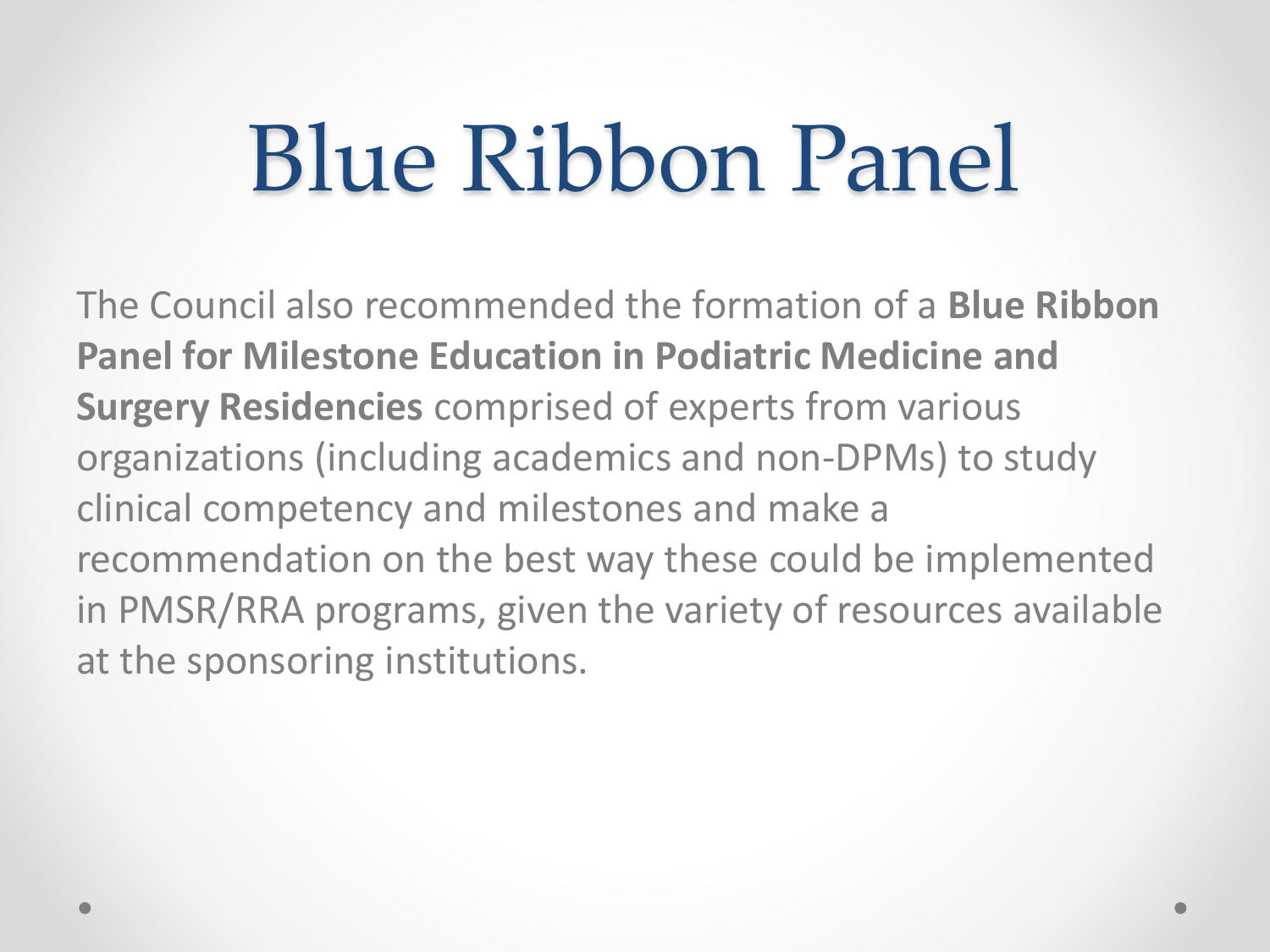## Standards 1-5

**No changes were made to these standards or requirements from the CPME 320,** *Standards and [Requirements for Approval of Podiatric Medicine and Surgery](https://www.cpme.org/files/CPME/CPME%20320%20Draft%20I.pdf)  Residencies, Draft I,* **with the exception of the addition of requirement 3.13, which focuses on resident wellbeing.**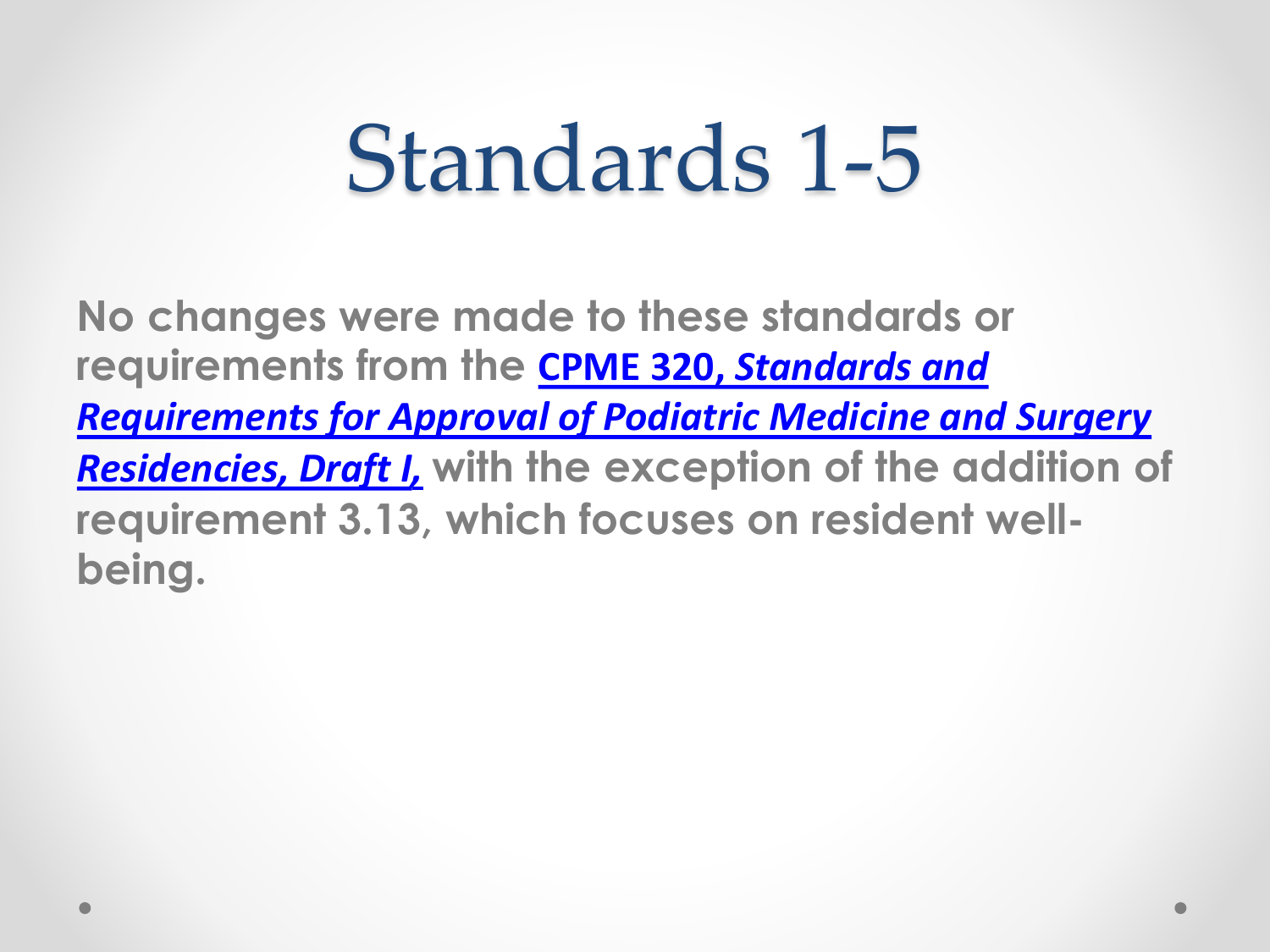### Requirement 3.13

Addition of requirement 3.13: The sponsoring institution shall ensure that policies and programs are in place that encourage optimal resident well-being.

#### **3.13 The sponsoring institution shall ensure that policies and programs are in place that encourage optimal resident well-being.**

The institution must provide residents the opportunity to attend medical, mental health, and dental care appointments, including those scheduled during working hours.

The institution must provide education and resources that support faculty members and residents in identifying in themselves or others the risk factors of developing or demonstrating symptoms of fatigue, burnout, depression, and substance abuse or displaying signs of self-harm, suicidal ideation or potential for violence.

The institution must provide access to confidential and affordable mental health care, necessary for either acute or ongoing mental health issues.

The institution must support the physical and mental well-being of the resident without fear of retaliation.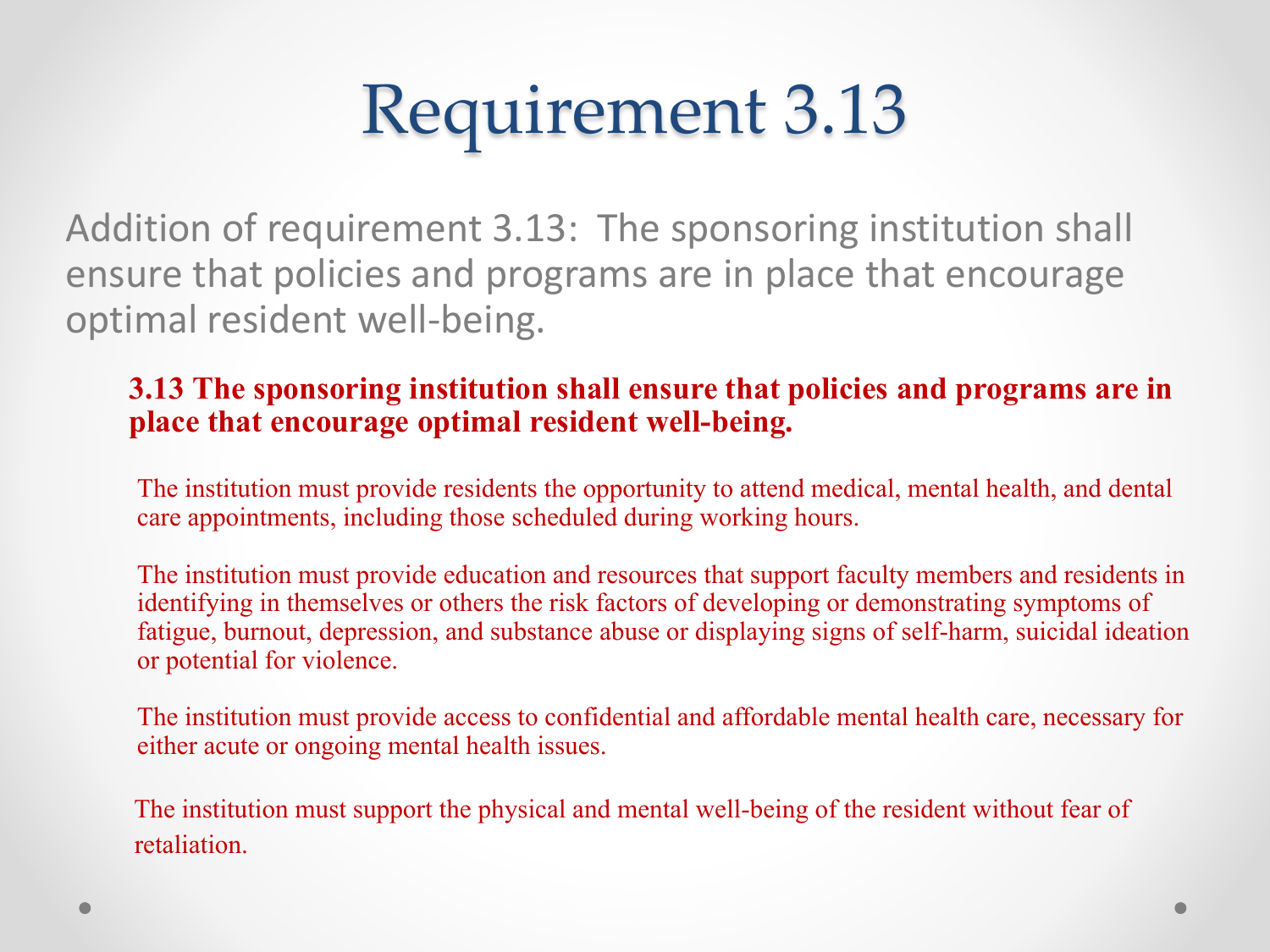## Standard 6

**The podiatric medicine and surgery residency is a resource-based, competency-driven, assessmentvalidated program that consists of three years of postgraduate training in inpatient and outpatient medical and surgical management. The sponsoring institution provides training resources that facilitate the resident's sequential and progressive achievement of specific competencies.**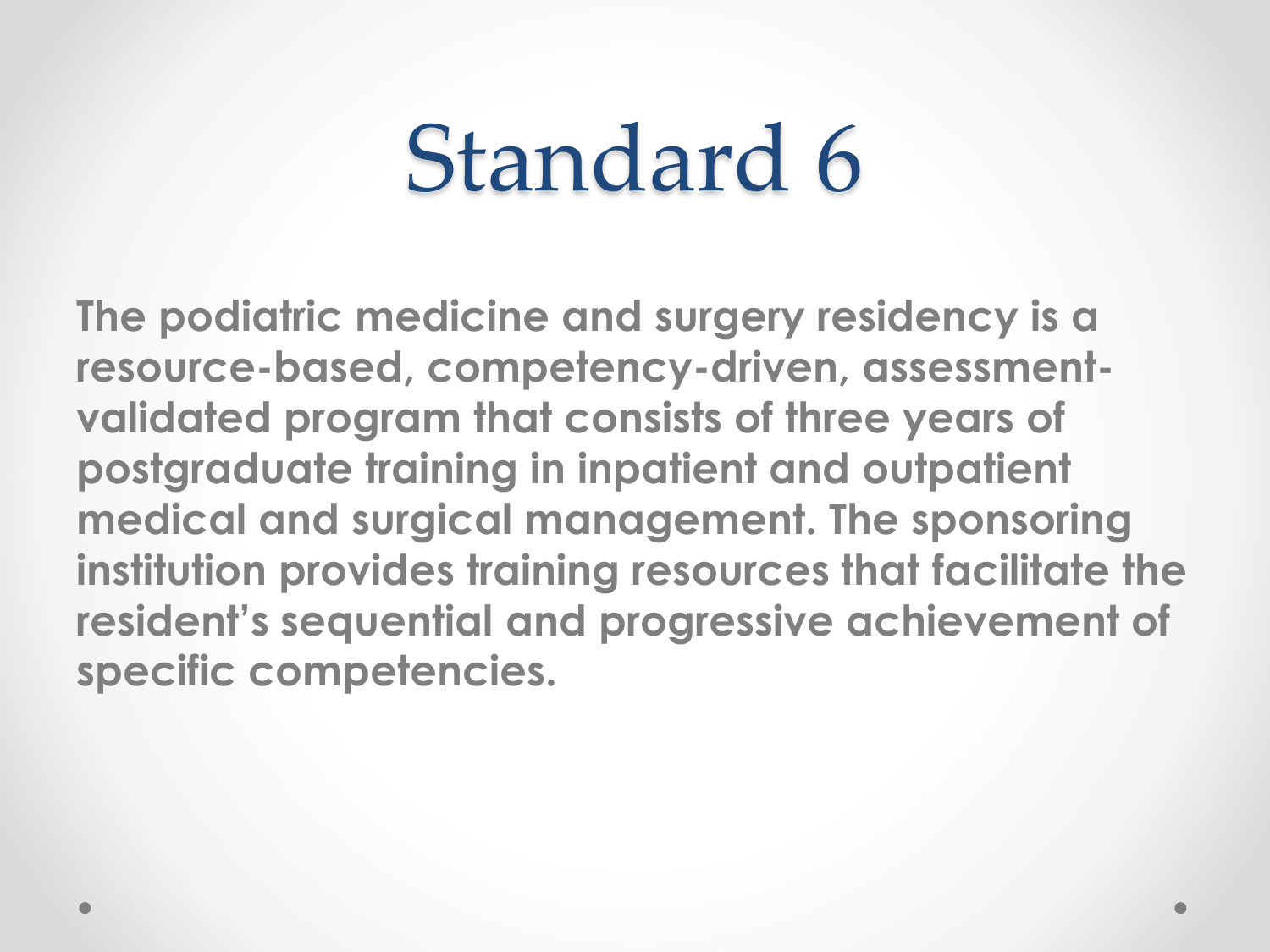# Requirements 6.1 – 6.3

**No changes were made to requirements 6.1 – 6.3 from the CPME 320,** *Standards and Requirements for Approval of Podiatric Medicine and Surgery Residencies, Draft I.*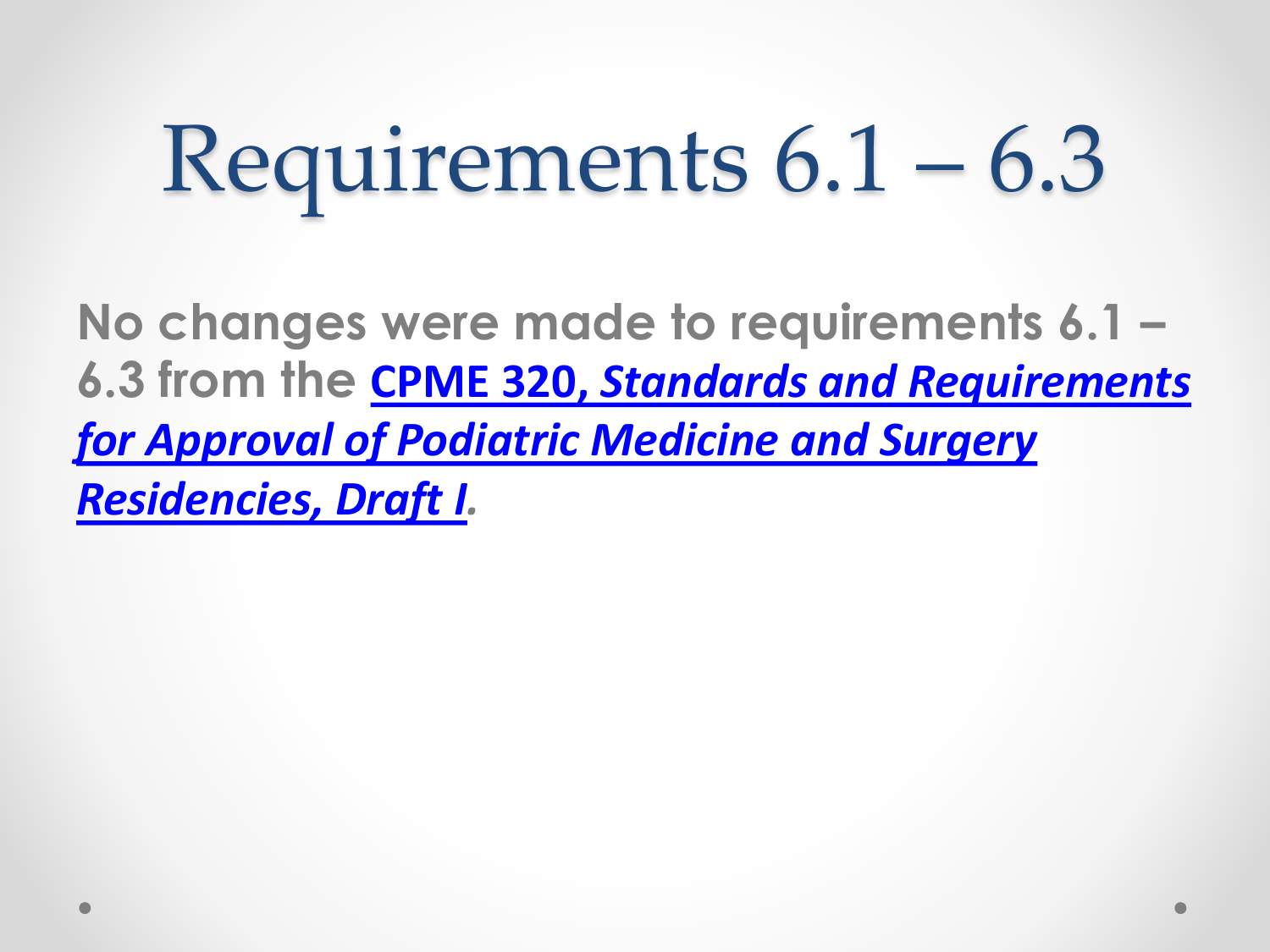### Requirement 6.4

**Behavioral science has been reinstated as a required rotation.**

There is a minimum requirement of 8 cumulative weeks of training in surgical specialties. Training must include at least two of the following rotations with a minimum of two weeks in vascular/endovascular surgery.

- Endovascular/Vascular surgery (at least two weeks)
- Cardiothoracic surgery, general surgery, hand surgery, orthopedic surgery, neurosurgery, orthopedic/surgical oncology, pediatric orthopedic surgery, plastic surgery, or surgical intensive care unit (SICU), trauma team/surgery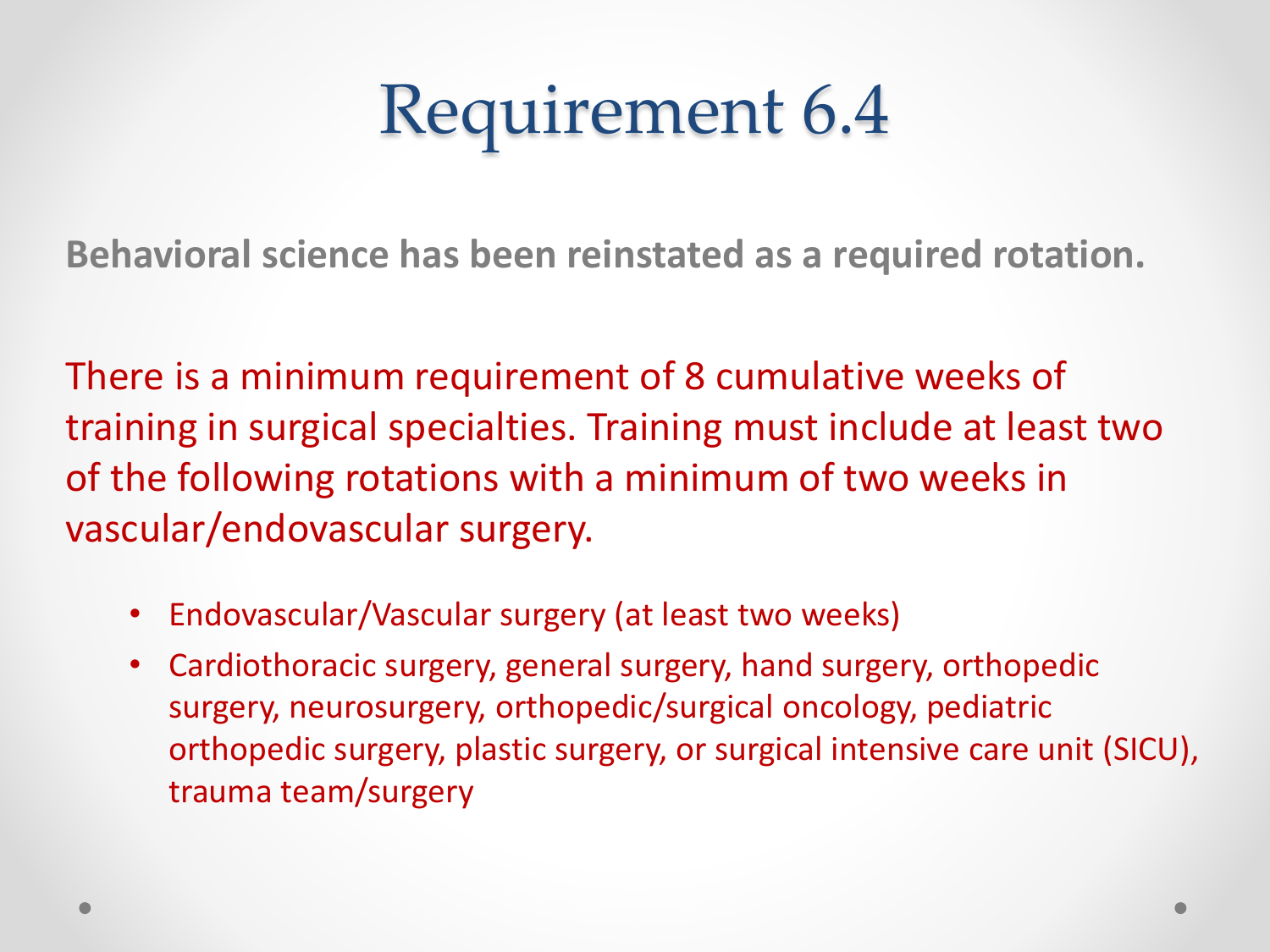#### Requirement 6.7

#### 6.7 Didactic activities that complement and supplement the curriculum shall be available.

Residents must be afforded protected time for weekly didactic activities. Didactic activities must be provided in a variety of formats. These formats may include lectures, case discussions, clinical pathology conferences, morbidity and mortality conferences, cadaver dissections, tumor conferences, informal lectures, teaching rounds, and/or continuing education.

Training in the following must be provided to the resident at least once per year of training:

- Research methodology (e.g., web-based training, formal lectures, or a dedicated research rotation).
- Falls prevention.
- Resident well-being, (e.g., substance abuse, fatigue mitigation, suicide prevention, and physician burnout).
- Pain management (i.e., multi-modal approach to chronic and acute pain) and opioid addiction.
- Cultural humility, (e.g., training in implicit bias, diversity, inclusion, and culturally effective components particularly regarding access to care and health outcomes).

• Workplace harassment and discrimination awareness and prevention. Training in research methodology must be provided at least once during residency training (e.g., web-based training, formal lectures, or a dedicated research rotation).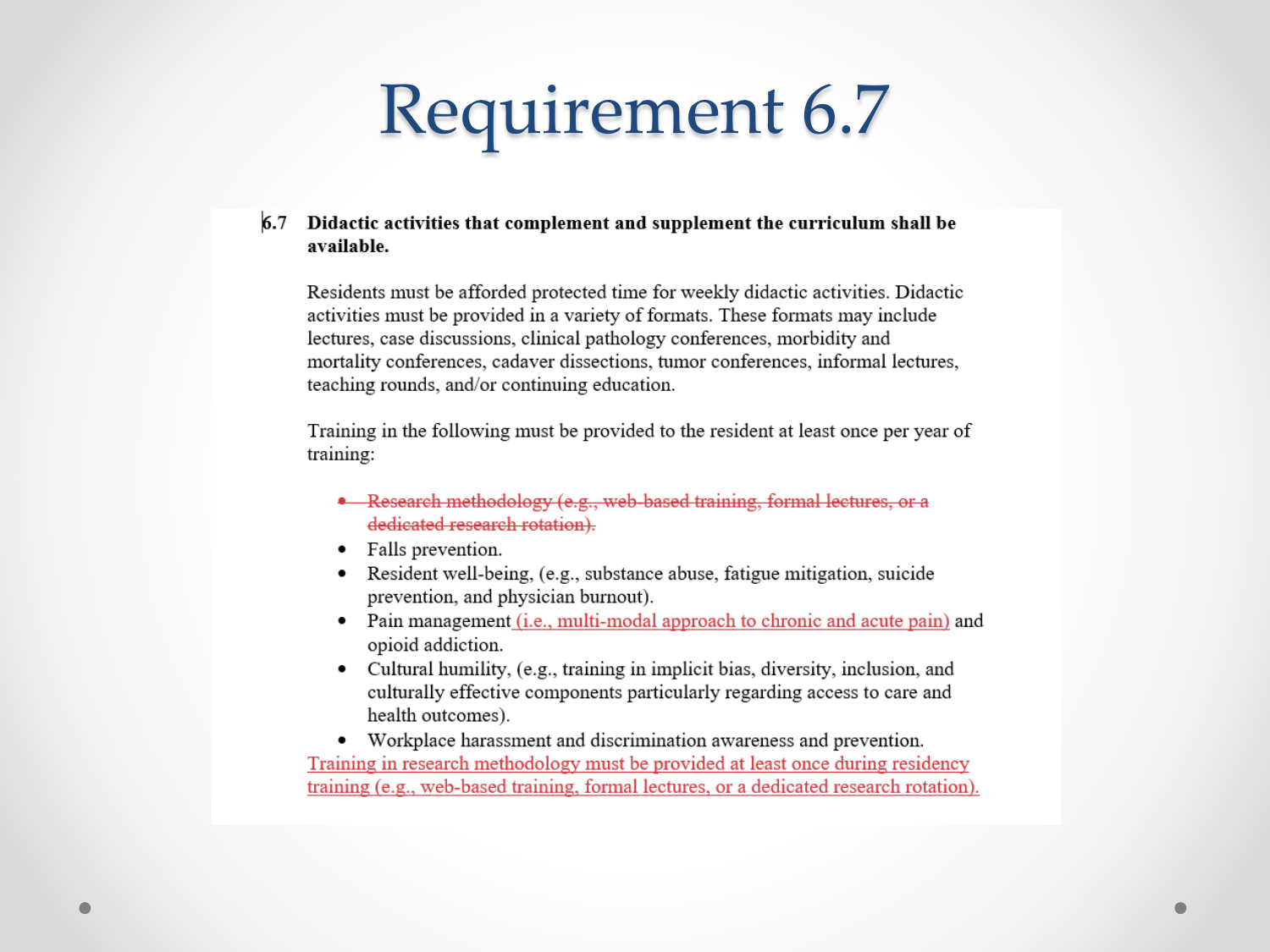## Standard 7

**The residency program conducts self-assessment and assessment of the resident based upon the competencies.**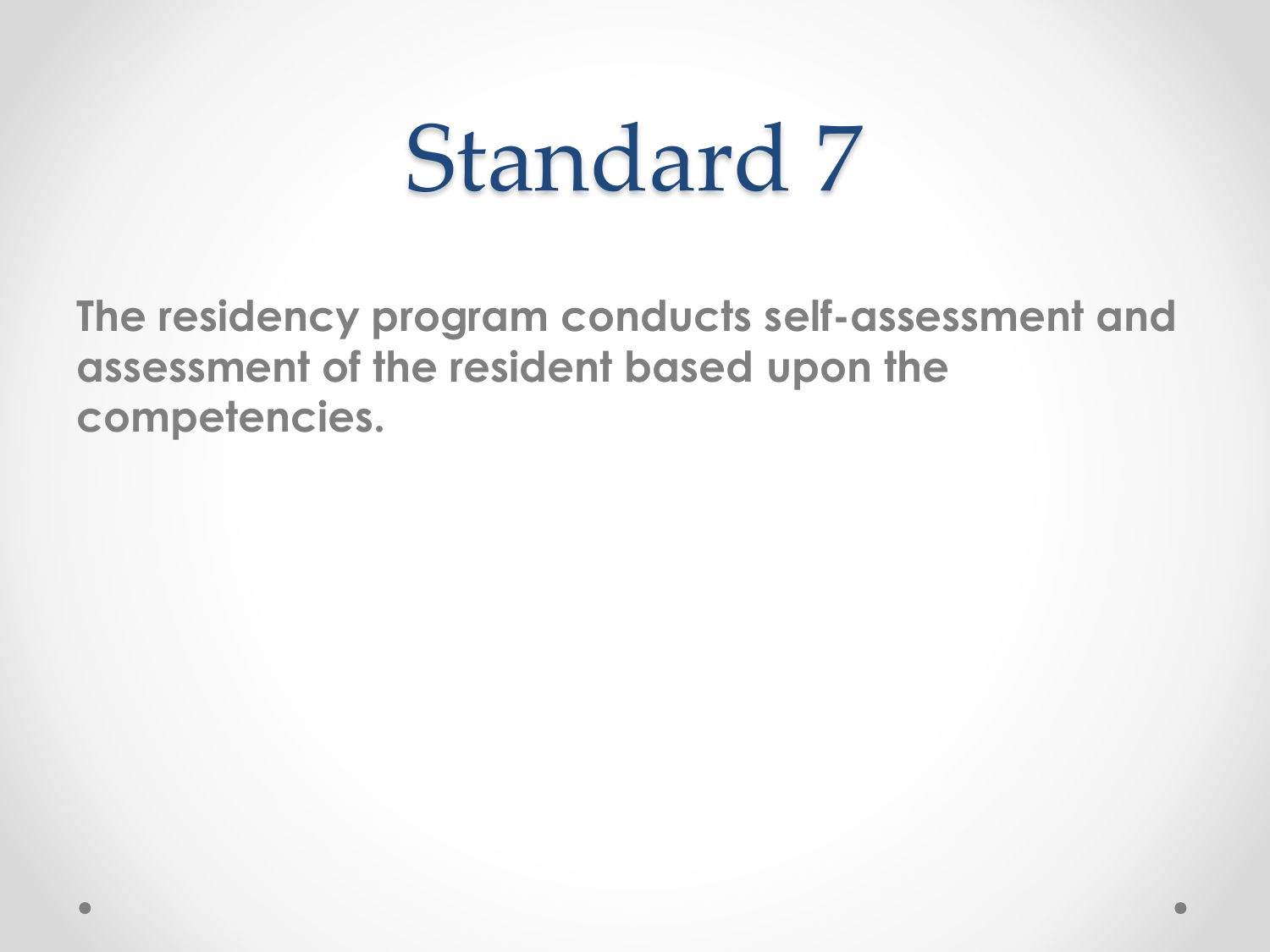### Requirement 7.2a

- Added that assessment of the resident must be documented at least once for every three months of podiatric medicine and/or podiatric surgery service
- Added "and must include assessment of resident outpatient podiatric experiences (clinic and/or private practice offices)"

#### 7.2 The faculty and program director shall assess and validate, on an ongoing basis, the extent to which the resident has achieved the competencies.

a. Faculty Assessment of the Resident

Assessment forms must be completed for all rotations identified in the curriculum. The document must specify the dates covered, the name of the resident, and the name of the faculty member. The assessment must be signed and/or electronically acknowledged and dated by the faculty member, the resident, and the program director. The document must assess competencies specific to each rotation including communication skills, professional behavior, attitudes, and initiative. The timing of the assessment for each competency must allow sufficient opportunity for performance improvement.

Assessment must be documented at least once for every three months of uninterrupted training in podiatric medicine and/or podiatric surgery service and must include assessment of resident outpatient podiatric experiences (clinic and/or private practice offices).

Intent and Background: Podiatric medicine and surgery assessment forms may be combined or separate documents.

Electronic or written acknowledgement of receipt and review of the assessment by the resident and program director is acceptable.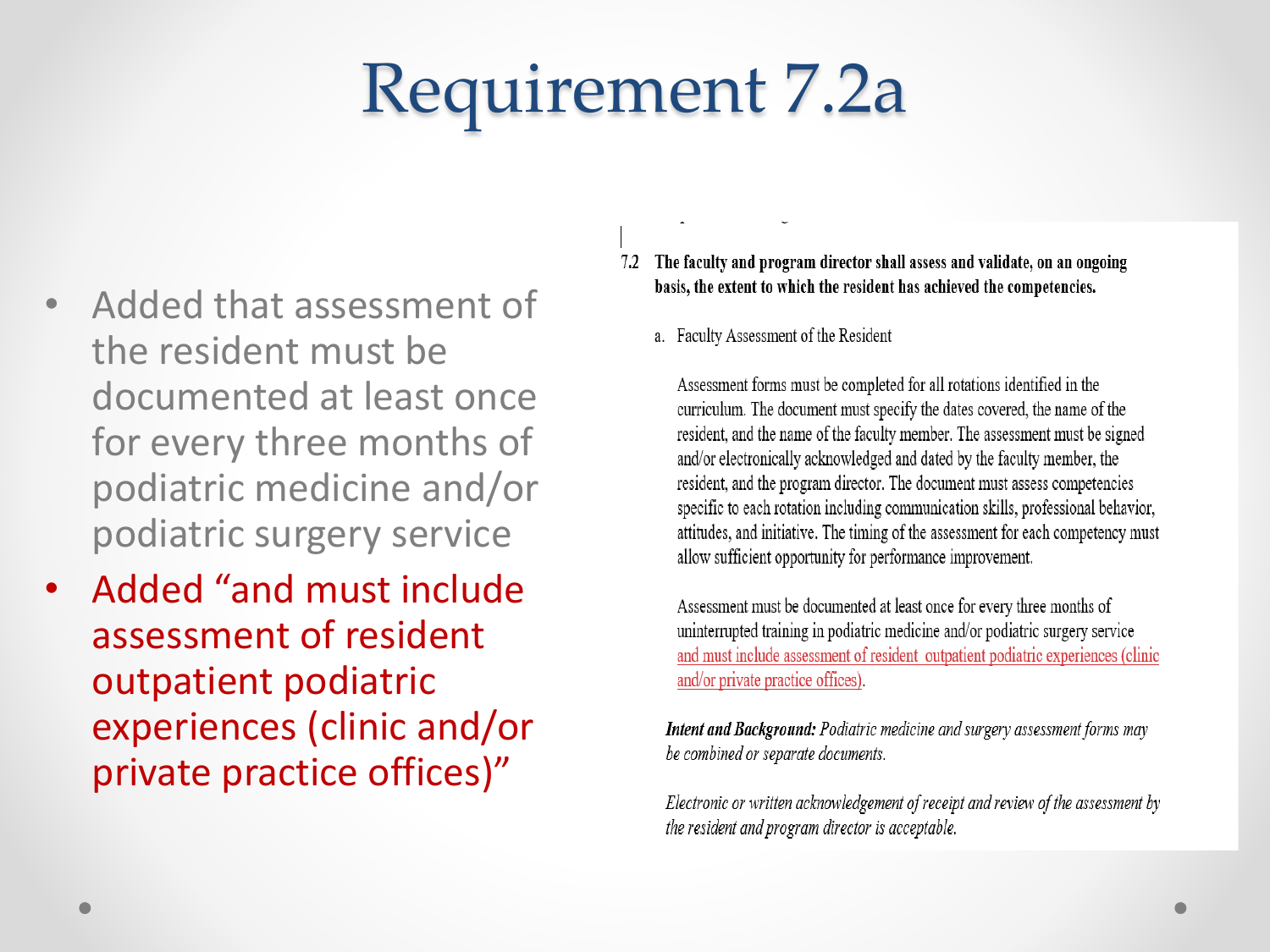#### Requirement 7.2b

Expanded to include specific components to be included in the resident semi-annual assessment including milestones

b. Program Director Semi-Annual Assessment of the Resident

The program director must conduct and document a semi-annual meeting with each resident on an individual basis. The semi-annual assessment must be signed and dated by the program director and the resident. This review must include the following:

- Review of milestones as completed by the clinical competency committee (see Appendix C)
- Review of completed rotation assessments (7.2a)
- In-training examinations
- Projected attainment of MAVs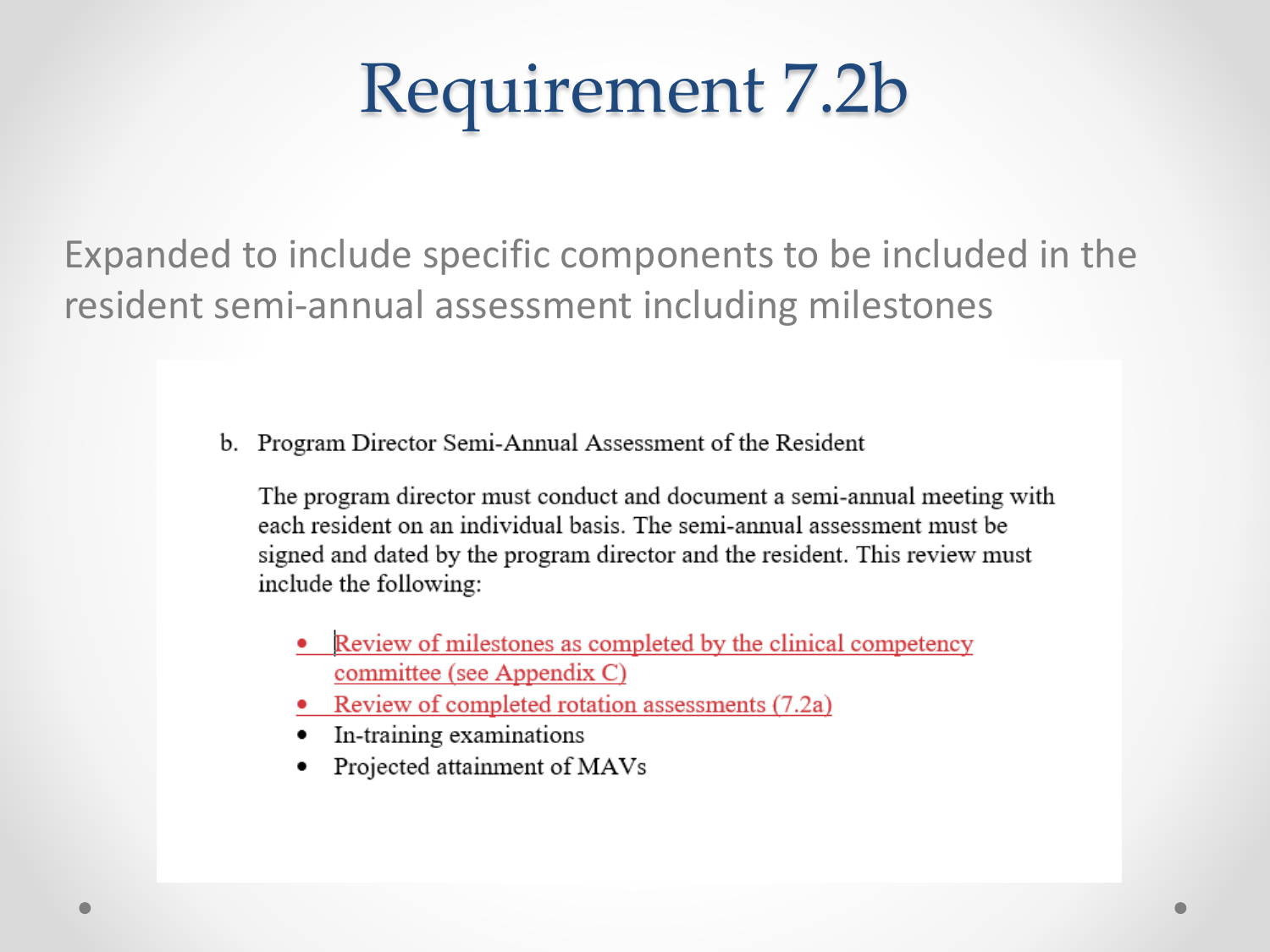#### Requirement 7.3

Requiring annual in-training exams

#### $7.3$ The program shall require that all residents take an annual in-training examination as offered by SBRC-recognized specialty boards.

The sponsoring institution must pay any fees associated with the examinations. The program must require that residents take one exam from each SBRCrecognized specialty board at least once during their time in residency training.

Examination results are used as a guide for resident performance improvement and as part of the annual self-assessment of the program.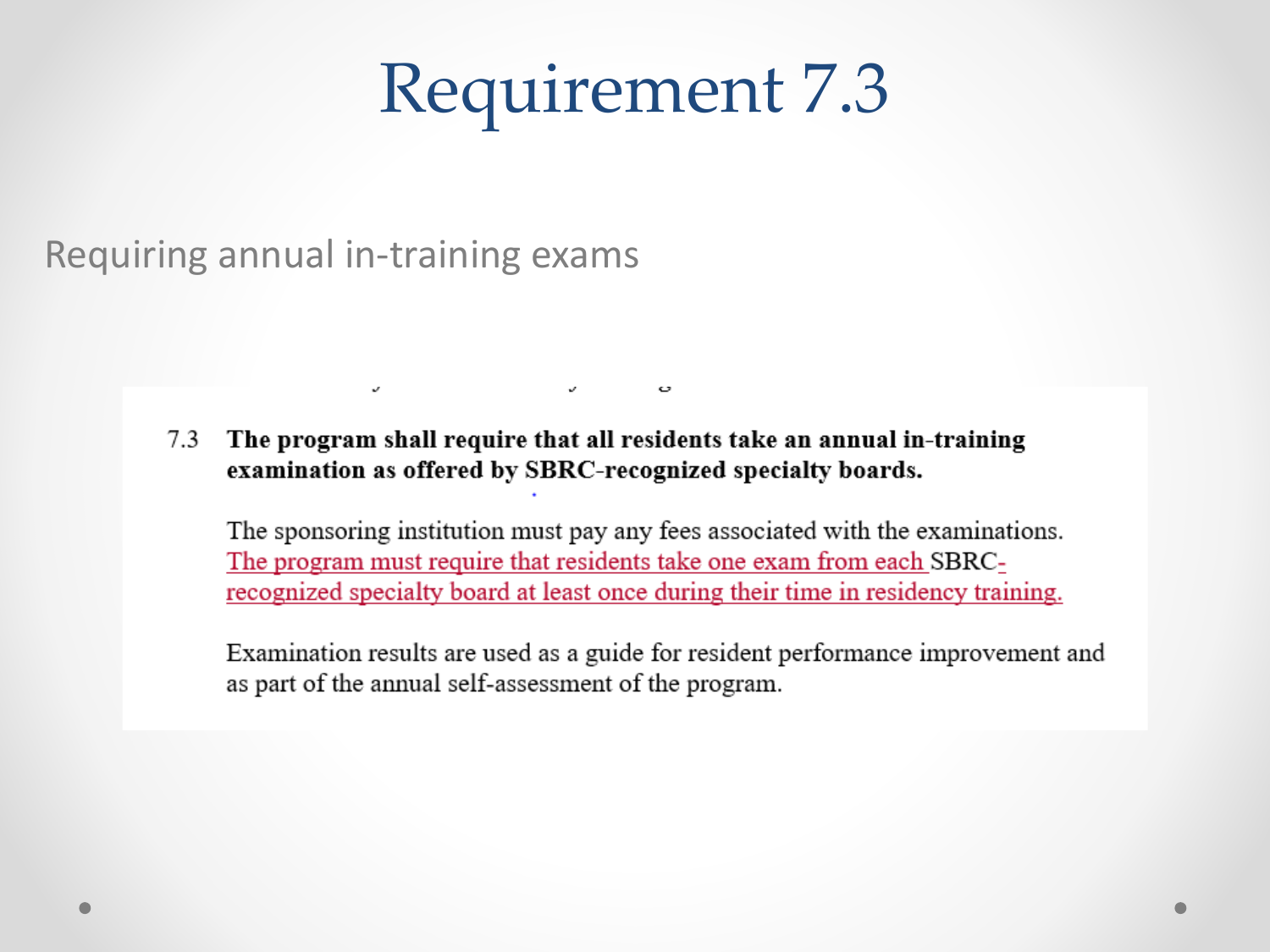### Appendix A

#### Volume and Diversity Requirements

- Eliminated Podiatric clinic/office encounter MAV of 1000 cases, replaced with other podiatric procedures (MAV of 100 Also identified as category 6)
- Lower extremity wound Care MAV added to require 50 cases (category 6). Expanded the definition of lower extremity wound care, and included a statement that non-lower extremity wound care should be logged as category 10.20

| A. Patient Care Activity Requirements                 | <b>MAV</b> |
|-------------------------------------------------------|------------|
| (Abbreviations are defined in section B.)             |            |
|                                                       |            |
| Case Activities                                       |            |
| Foot and ankle surgical cases (PMSR/RRA)              | 300        |
| Foot and ankle surgical cases (PMSR only)             | 250        |
| Trauma cases                                          | 50         |
| Podopediatric cases                                   | 25         |
| Practice-basedOther podiatric procedures              | 100        |
| Lower Extremity Wound Care                            | 50         |
| Biomechanical examinations                            | 50         |
| Comprehensive history and physical examinations       | 50         |
| Procedure Activities                                  |            |
| First and second assistant procedures (total)         | 400        |
| First assistant procedures, including:                |            |
| Digital                                               | 80         |
| First Ray                                             | 60         |
| Other Soft Tissue Foot Surgery                        | 45         |
| Other Osseous Foot Surgery                            | 40         |
| Reconstructive Rearfoot/Ankle (added credential only) | 50         |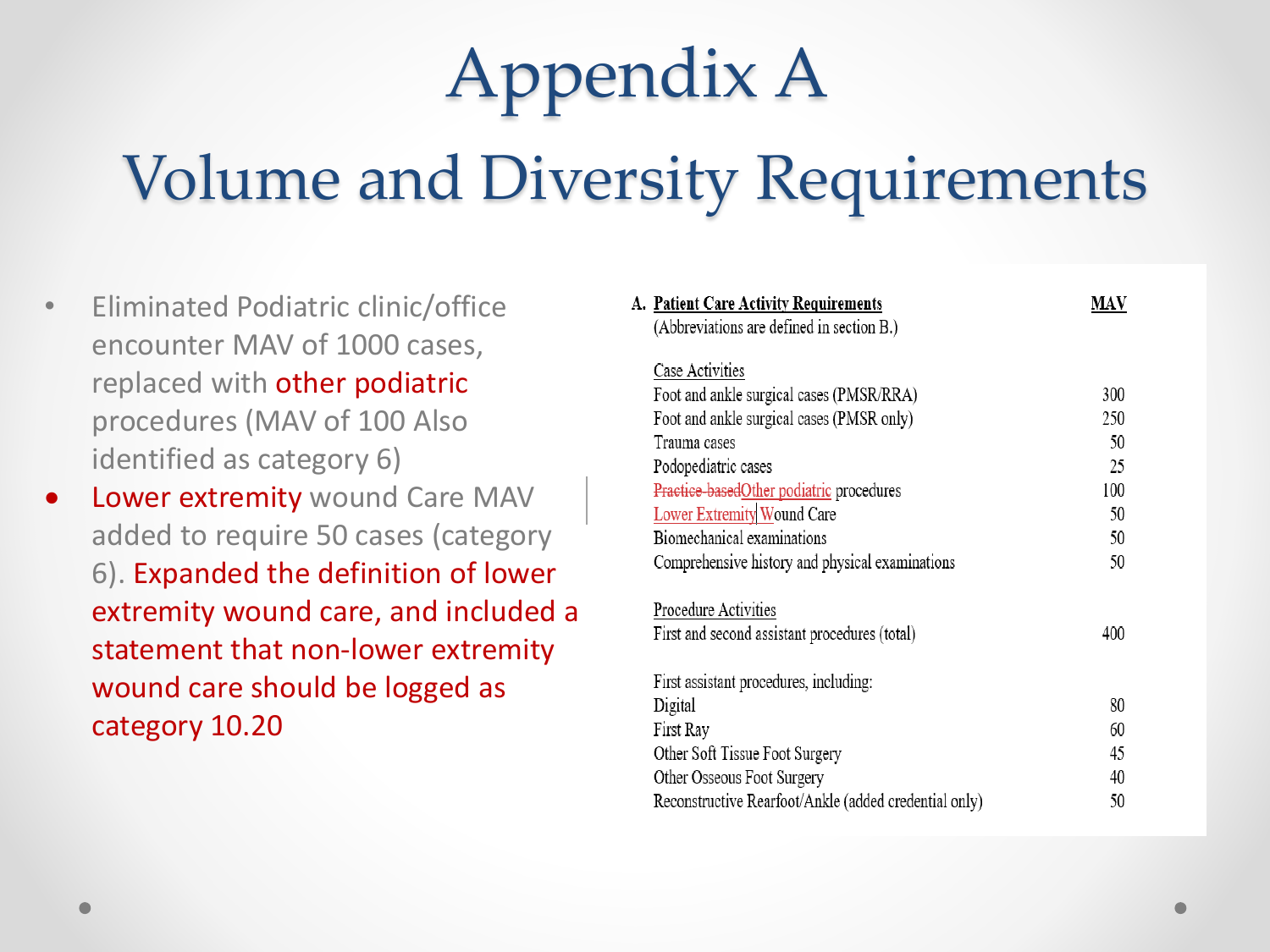## Appendix C - Milestones

Milestones are a semi-annual assessment tool, completed by a clinical competency committee, that provide a consistent framework for formative assessment of the resident. Milestones demonstrate the resident's progression towards competency throughout residency training.

The program director must appoint a clinical competency committee to complete the milestones for each resident on a semi-annual basis. This committee must include three members and should be comprised of health professionals (faculty members and/or ancillary medical staff) who have extensive experience working with the residents and can comment on the progression of the residents throughout the program and identify gaps in training. While the program director may be a member of this committee, the committee must be chaired by someone other than the program director. The clinical competency committee must meet prior to the residents' semi-annual evaluations and advise the program director regarding each resident's progress on the milestones.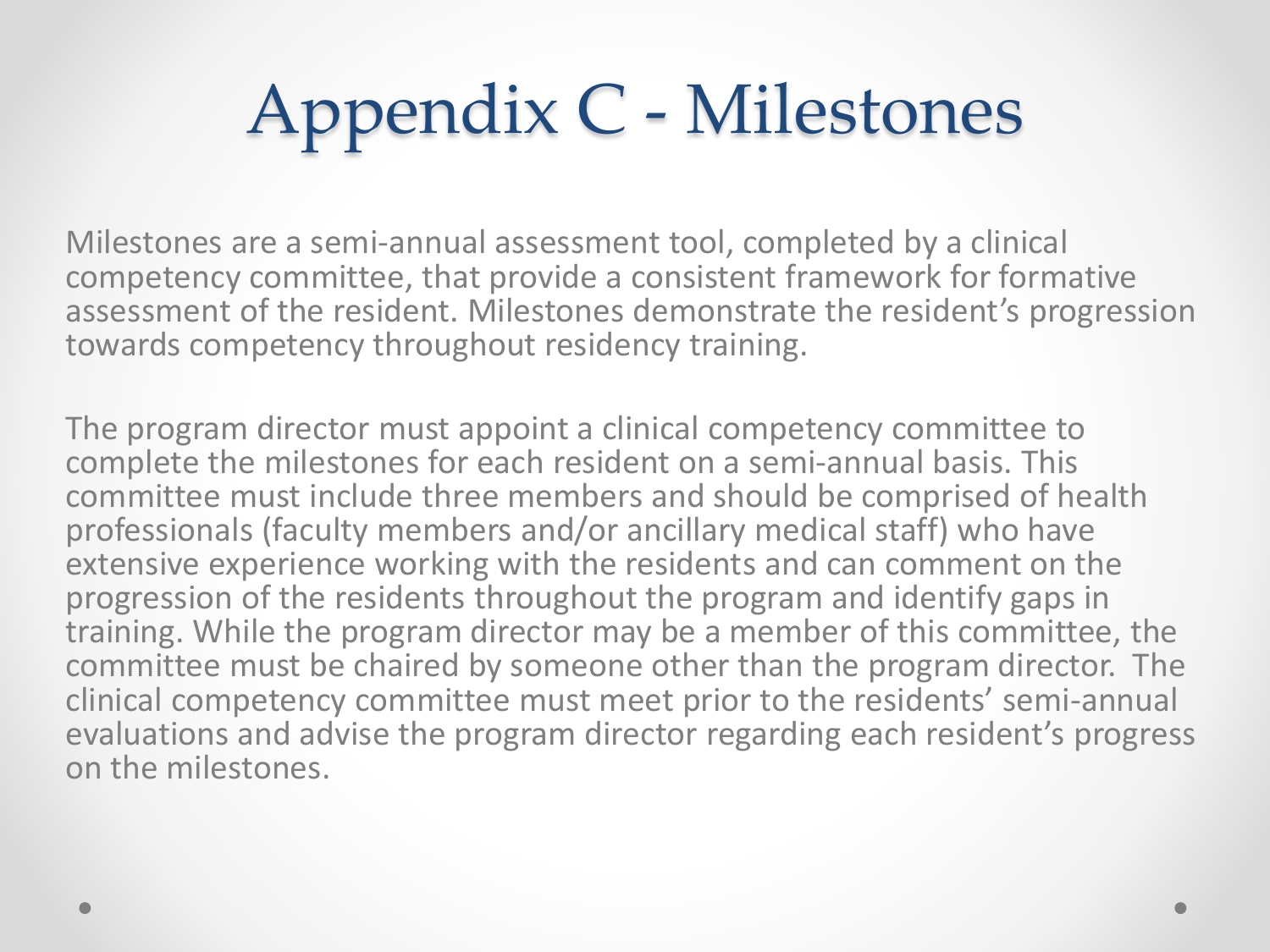#### What are Milestones

Milestones are a semi-annual assessment tool completed by a clinical competency committee. The milestones are designed to be a shared framework to assess all podiatric residents. They are intentionally broad in nature and do not encompass specific medical or surgical procedures. Rather, they assess a resident's progression in growth in practicebased learning and improvement, patient care, systemsbased practice, medical knowledge, interpersonal and communication skills, and professionalism.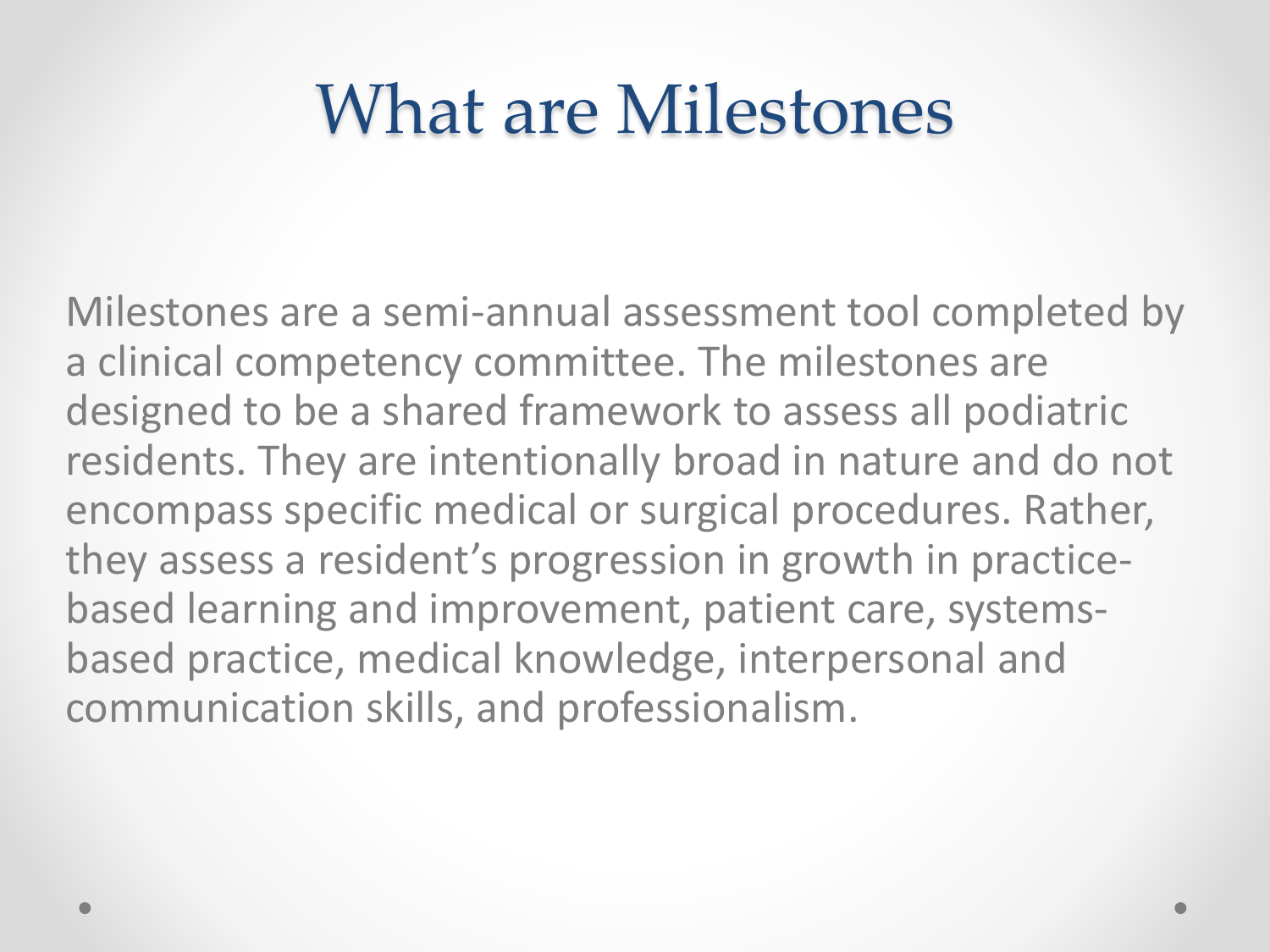## Milestones and Rotation Assessments

Milestones and rotation assessments both fall under requirement 7.2:

The faculty and program director shall assess and validate, on an ongoing basis, the extent to which the resident has achieved the competencies.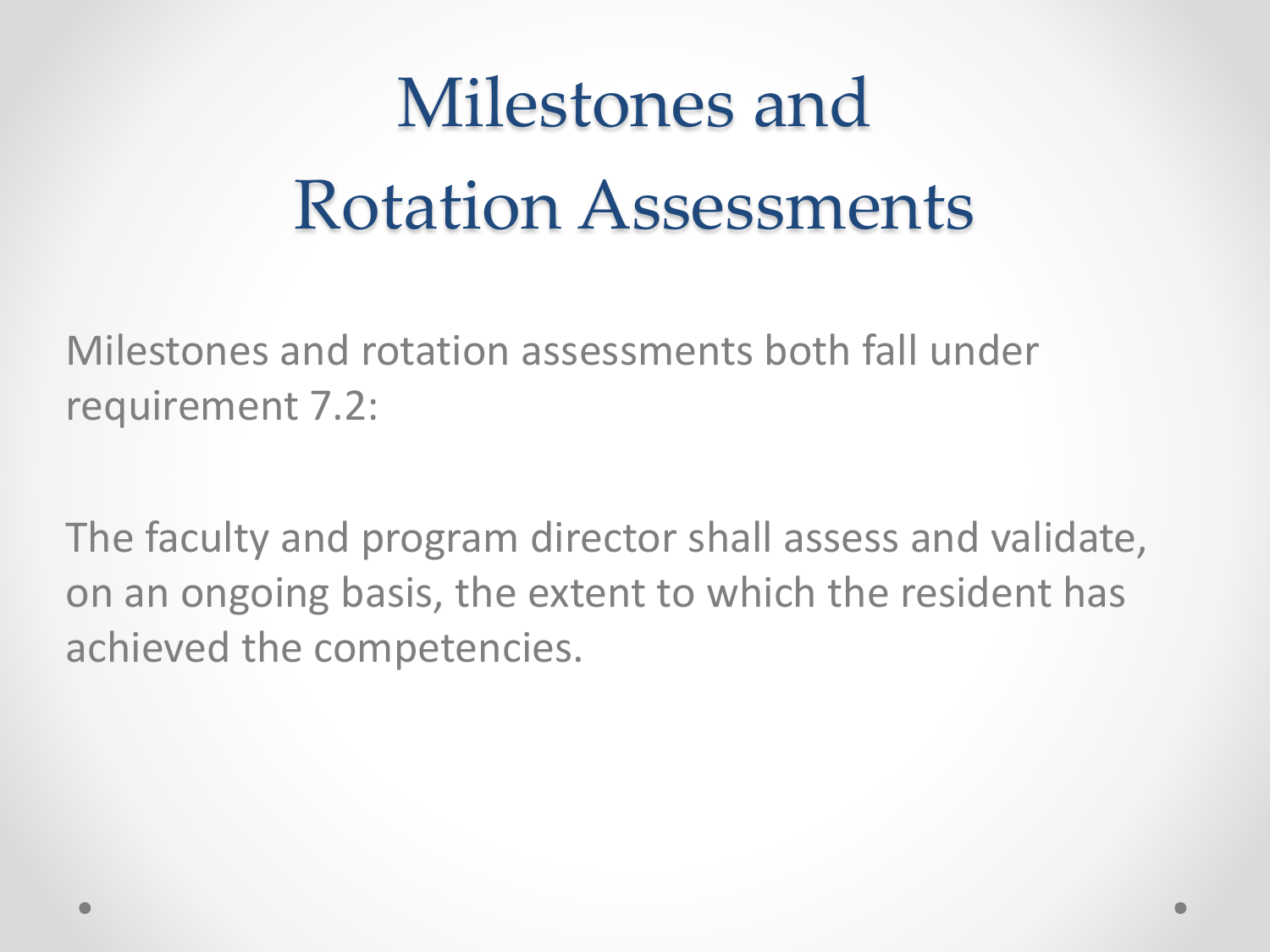### Milestones and Rotation Assessments

**Semi-annual assessment tool for use by committee**

**Formative assessments, assessing a resident's progression from novice towards expert in their professional development**

**Identical for each residency program**

**Broad in nature, focusing on practice- based learning and improvement, patient care, systems-based practice, medical knowledge, interpersonal and communication skills, and professionalism.**

#### MILESTONES ROTATION ASSESSMENTS

**Completed by individual faculty when rotation is complete**

**Summative assessments, assessing a resident's knowledge and performance on an individual rotation during the residency**

**Different for each residency program and each rotation**

**Specific for each rotation and residency program, based on competencies set by the program director and faculty depending on the institution's resources**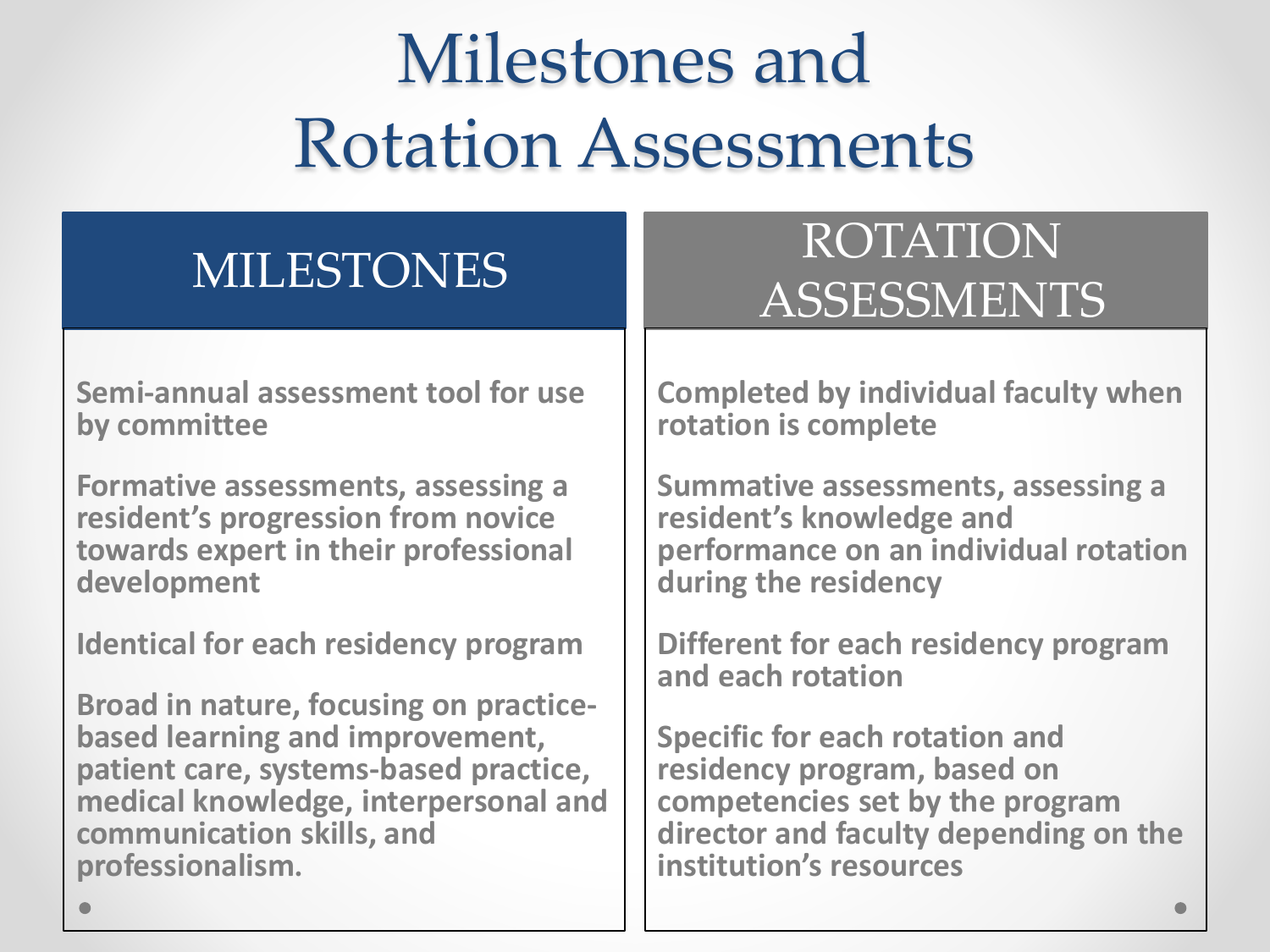#### How to use Milestones

The program director must appoint a clinical competency committee to complete the milestones for each resident on a semi-annual basis. This committee must include at least three members and should be comprised of health professionals (faculty members and/or ancillary medical staff) who have extensive experience working with the residents and can comment on the progression of the residents throughout the program and identify gaps in training. While the program director may be a member of this committee, the committee must be chaired by someone other than the program<br>director. The clinical competency committee must meet prior to the residents' semiannual evaluations and advise the program director regarding each resident's progress on the milestones.

The program director is expected to review the milestones with each resident during the semi-annual meeting with the resident to review the extent to which the resident is achieving the program competencies. Milestones will not be shared with CPME, the Residency Review Committee, or outside agencies. Milestones will be shared with program directors for residents involved in program transfers or in fellowship training.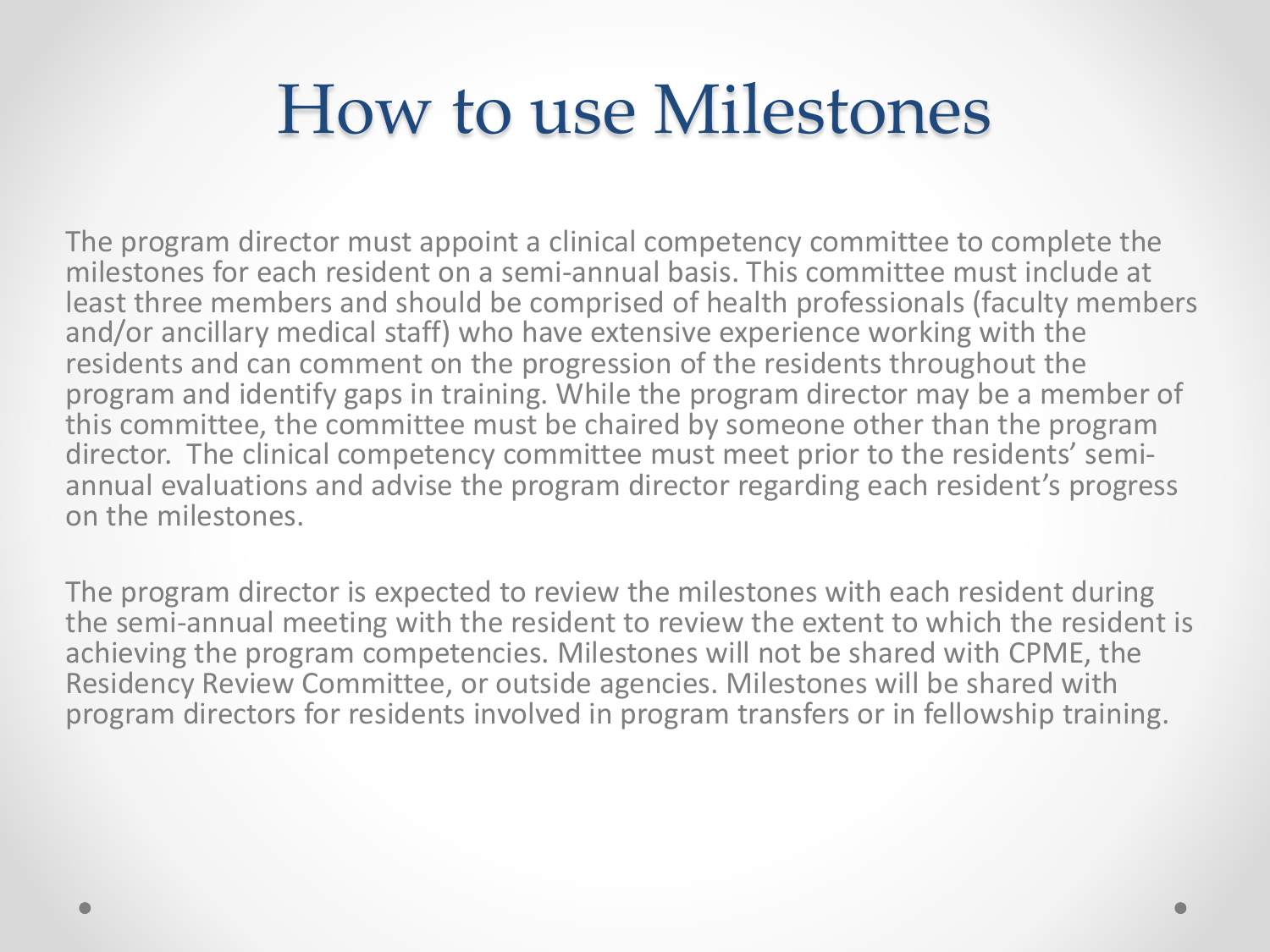## What kind of training will be provided to programs

Once the milestones are approved by the Council on Podiatric Medical Education, the Council will create a **supplemental guide** to provide additional guidance and examples for each specific milestone. The guide will provide insight into what type of procedures or skills might expect to be observed and assessed at each level.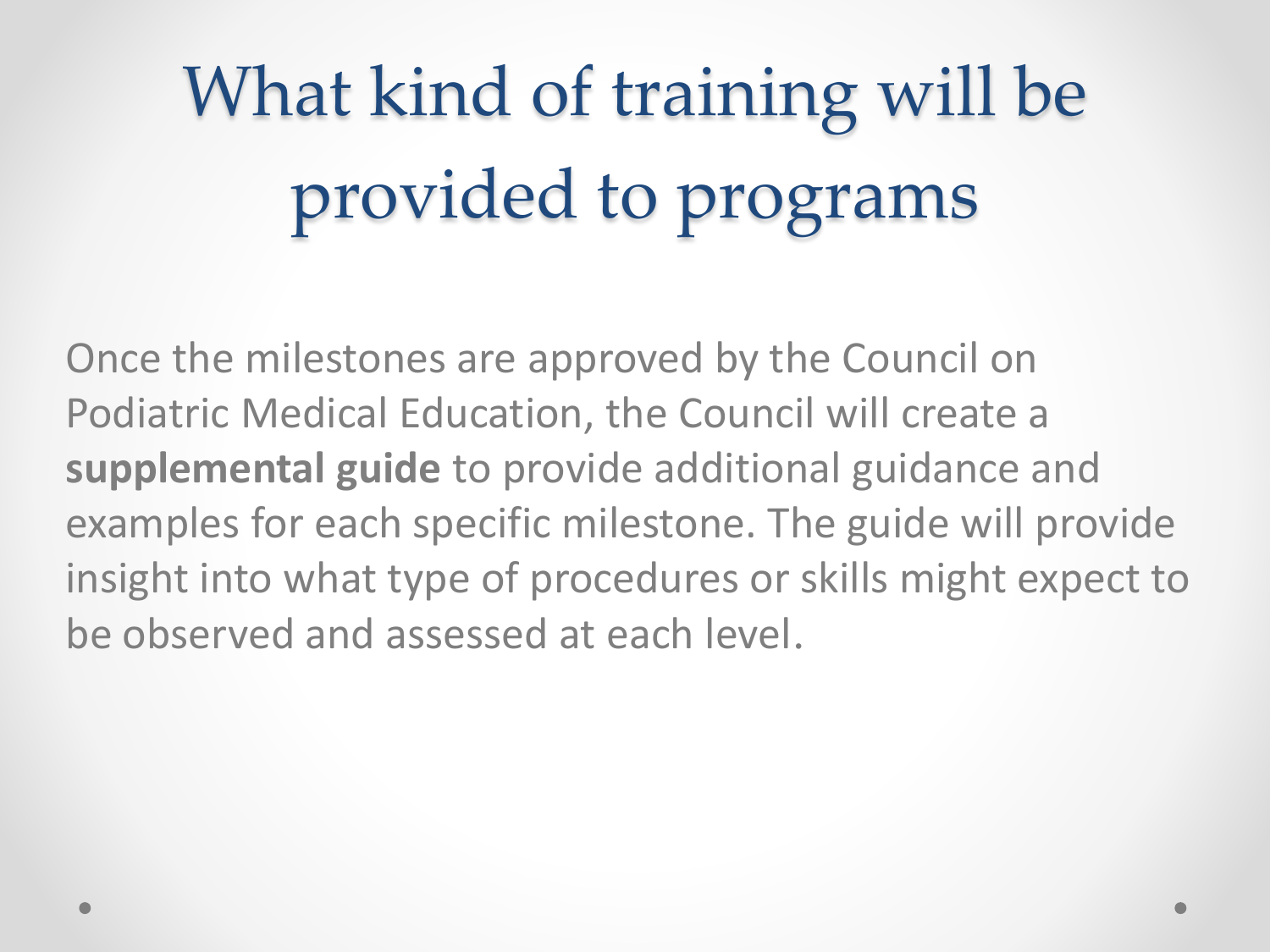#### Blue Ribbon Panel Members

**Michael Trepal, DPM (Chair);** New York, NY – Vice President for Academic Affairs and Dean at the New York College Podiatric Medicine. Program Director for the PMSR/RRA program at SUNY Downstate. Immediate former Chair of CPME.

**Jeffrey M Brewer, PharmD, BCACP**; Albany, NY – Director of Professional Affairs, past residency director, residency preceptor, former Chair, Residency and Fellowship Committee.

**Tim Ford, DPM; Louisville, KY** – Associate Professor, Department of Orthopaedics University of Louisville School of Medicine. Director, University of Louisville PMSR/RRA and Fellowship programs. Former Chair, CPME and RRC. CPME residency and college evaluator. University of Louisville ACGME accreditation subcommittee member. President/Chief of the Medical Staff University of Louisville Health. University of Louisville Leadership and Innovation in Academic Medicine (LIAM) Graduate.

**Charles Hatem, MD; Cambridge, MA** – Retired from adult primary care internal medicine and former Chair, Department of Medical Education/Mount Auburn Hospital. Responsibilities included medical student and resident education; established and directed fellowships in medical education for Harvard faculty (1998 – 2021).

**Neil Kothari, MD, FACP; Newark, NJ** – Associate Dean for Graduate Medical Education, Rutgers New Jersey Medical School; former Internal Medicine Residency Director, Rutgers NJMS, member of ACGME Internal Medicine Milestones 2.0 Workgroup, residency evaluator and clinical competency committee member.

**Tiffany Murano, MD; New York, NY** – Vice Chair of Education, Department of Emergency Medicine, Columbia University. Associate Designated Institutional Official, NY-Presbyterian Hospital. ACGME EM Milestones 2.0 Working Group member, ACGME Emergency Medicine Review Committee, President, Council of Residency Directors in Emergency Medicine.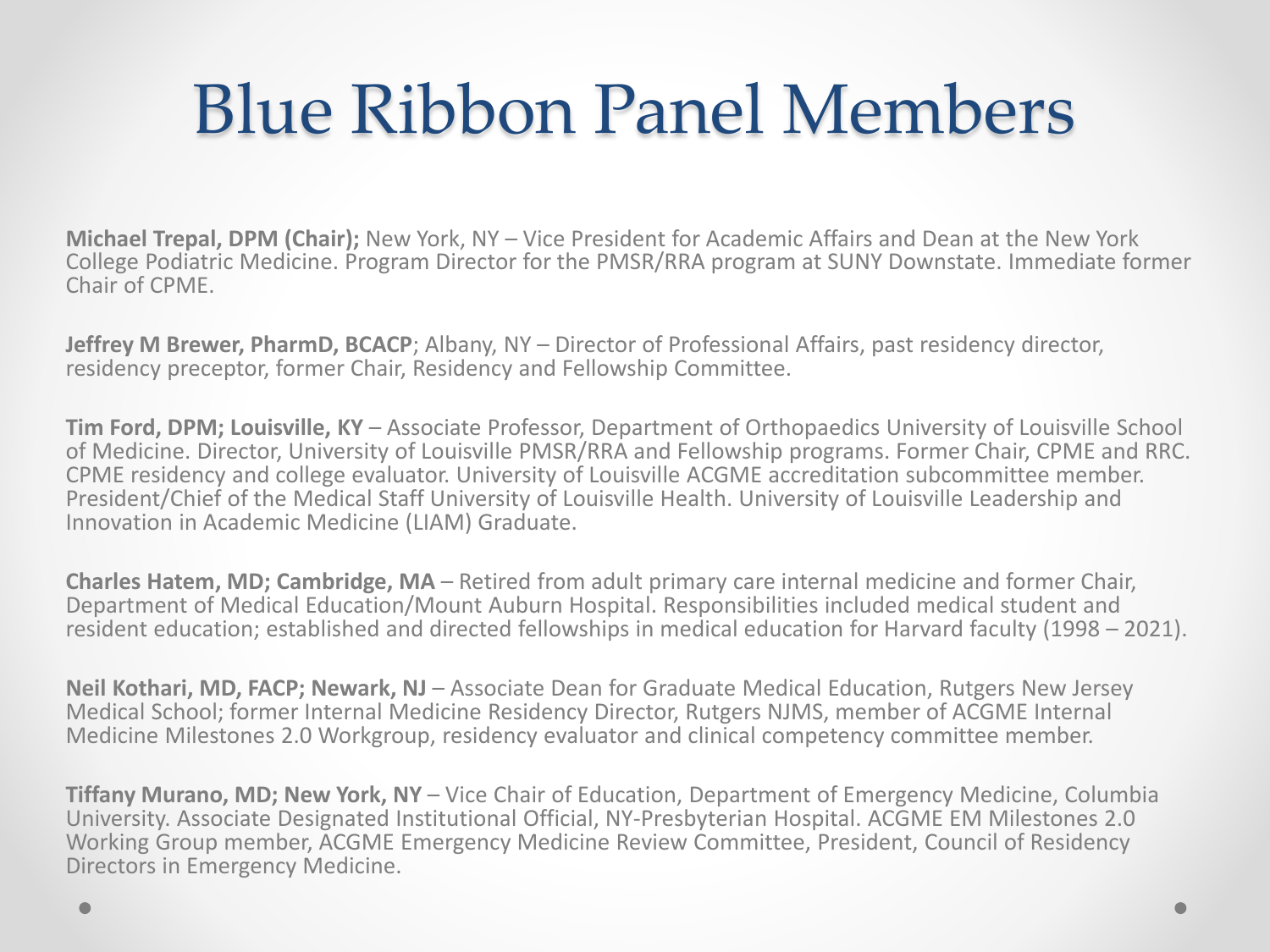#### Blue Ribbon Panel Members

**Michael E Munson, DPM**; Ann Arbor MI – Fellowship Director- University of Michigan - Research Fellowship in Limb Preservation, Wound Care, and Diabetes related lower extremity complications. University of Michigan Medical Education Scholar.

**Aksone Nouvong, DPM**; Los Angeles, CA – Member of Residency Review Committee (RRC), residency program evaluator, Associate Program Director, PMSR/RRA program at University of California, Los Angeles (UCLA), Chief of Podiatric Surgery Olive View-UCLA, Interim Deputy Chief of Surgery at VA Greater Los Angeles, Member of Board of Trustees at OVMC-UCLA Education and Research Institute.

**Josh Rhodenizer DPM**; Detroit, MI – Program Director, Ascension St. John Hospital, member, CPME Accreditation Committee, residency program evaluator.

**John (J.T.) Marcoux, DPM**; Boston, MA – Ex-officio, incoming CPME vice-chair; Beth Israel Deaconess Medical Center. CPME member, Chair of Residency Review Committee (RRC), residency evaluator.

**Keith Cook, DPM; Newark, NJ** – Director, Podiatry Department University Hospital, CPME member (incoming chair), member of the Residency Review Committee (RRC), Program Director, University Hospital, residency evaluator.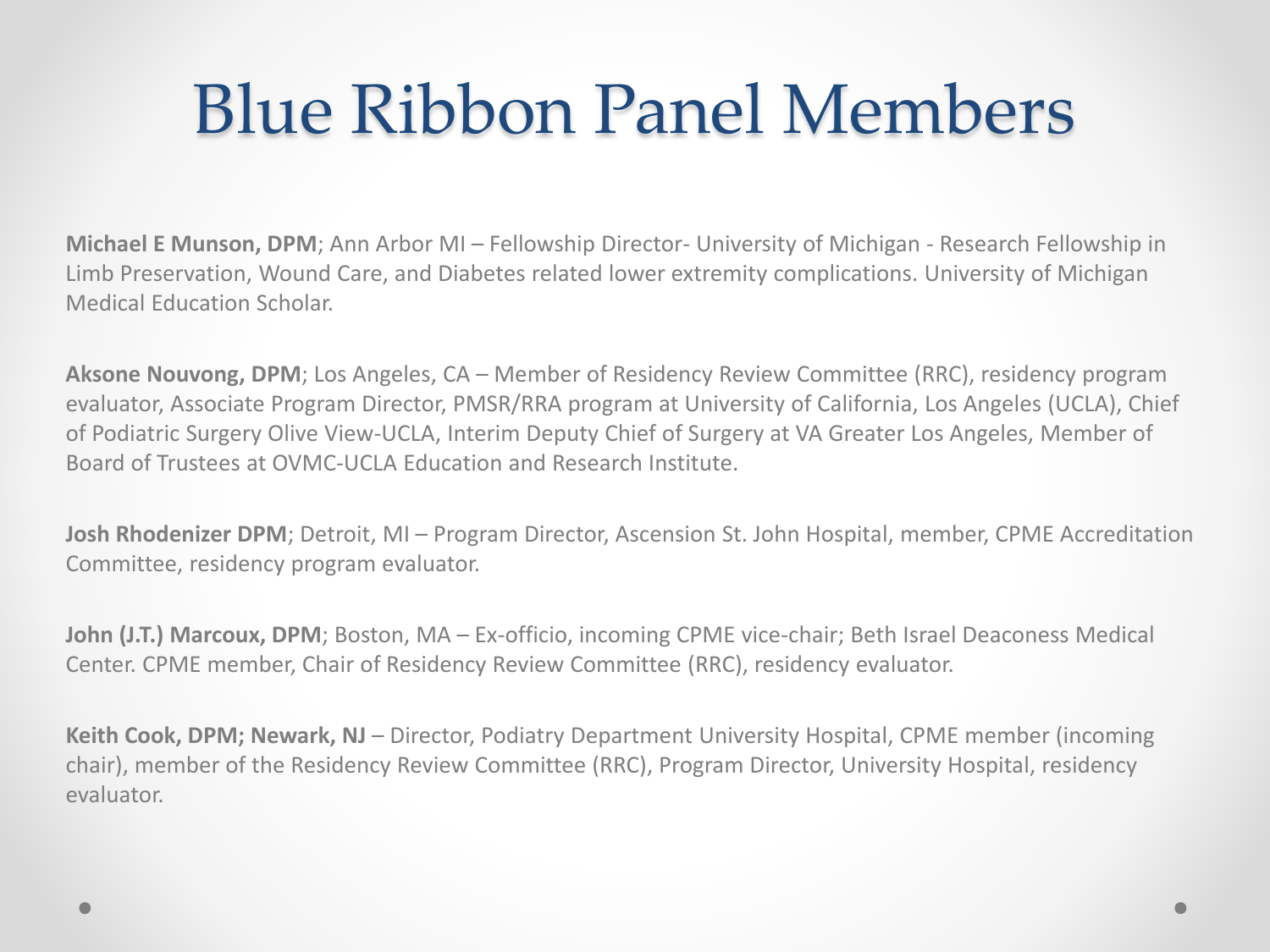### Next Steps

Upon approval of the revised CPME 320, *Standards and Requirements for Approval of Podiatric Medicine and Surgery Residencies*, the new document will have an implementation date of July 1 in the next training year.

The Council will adopt an implementation plan for programs to transition to the standards and requirements in the new document. This implementation plan will allow the Council to extend a measure of leniency to the first residency programs that are evaluated utilizing the new documents. For on-<br>site evaluations occurring during first two training years, the Council will require that the program document either compliance or evidence that significant progress is being made to come into compliance with new requirements, especially those related to the implementation of milestones. The Council will not penalize a program for being noncompliant so long as the program has a formal plan in place that demonstrates its ability to become compliant within a reasonable time frame. The Council will request progress reports to monitor the progress of the program in achieving compliance with utilizing the milestones.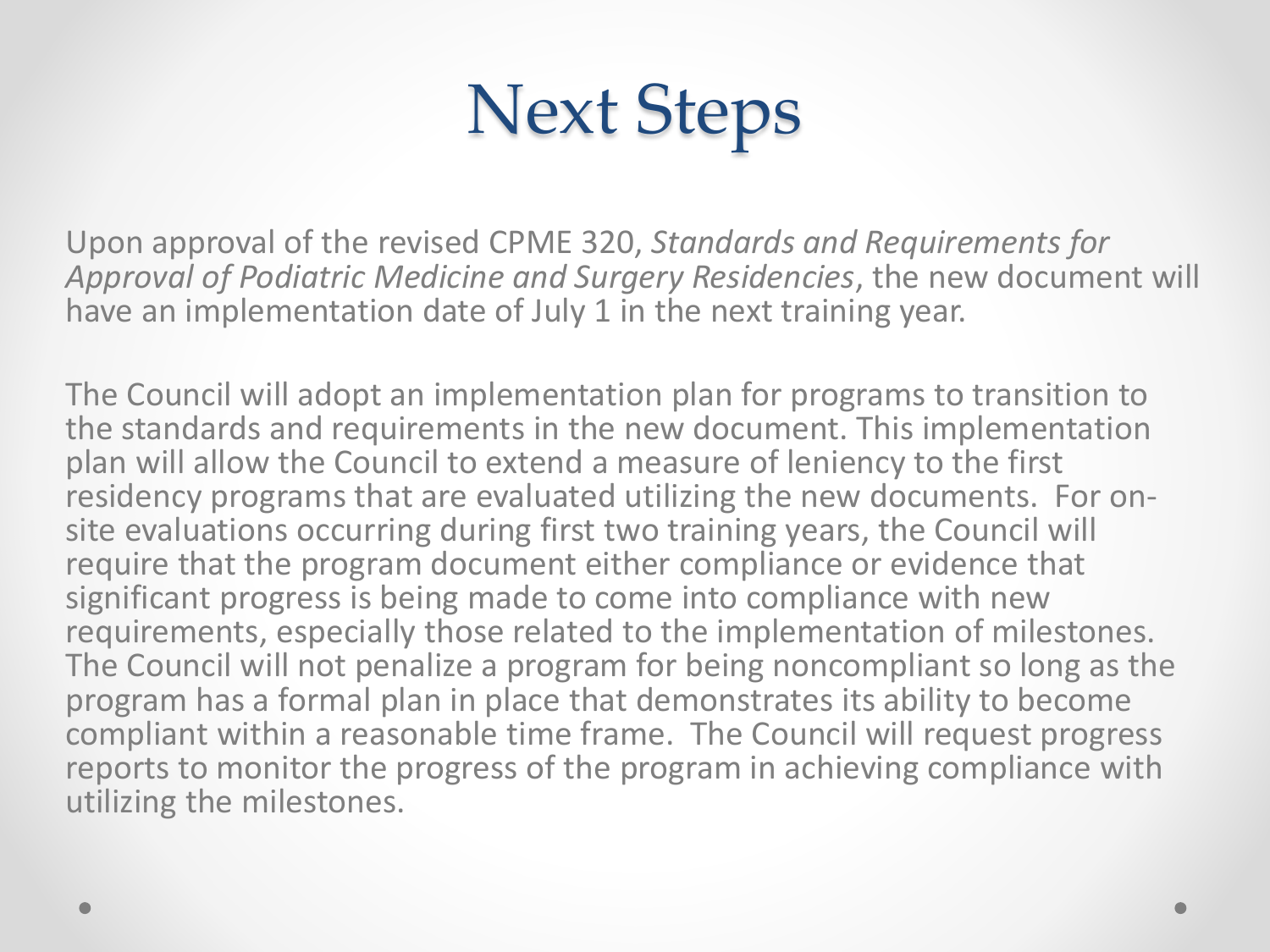# Substantive Changes to CPME 330 Draft II

*Procedures for Approval of Podiatric Medicine and Surgery Residencies*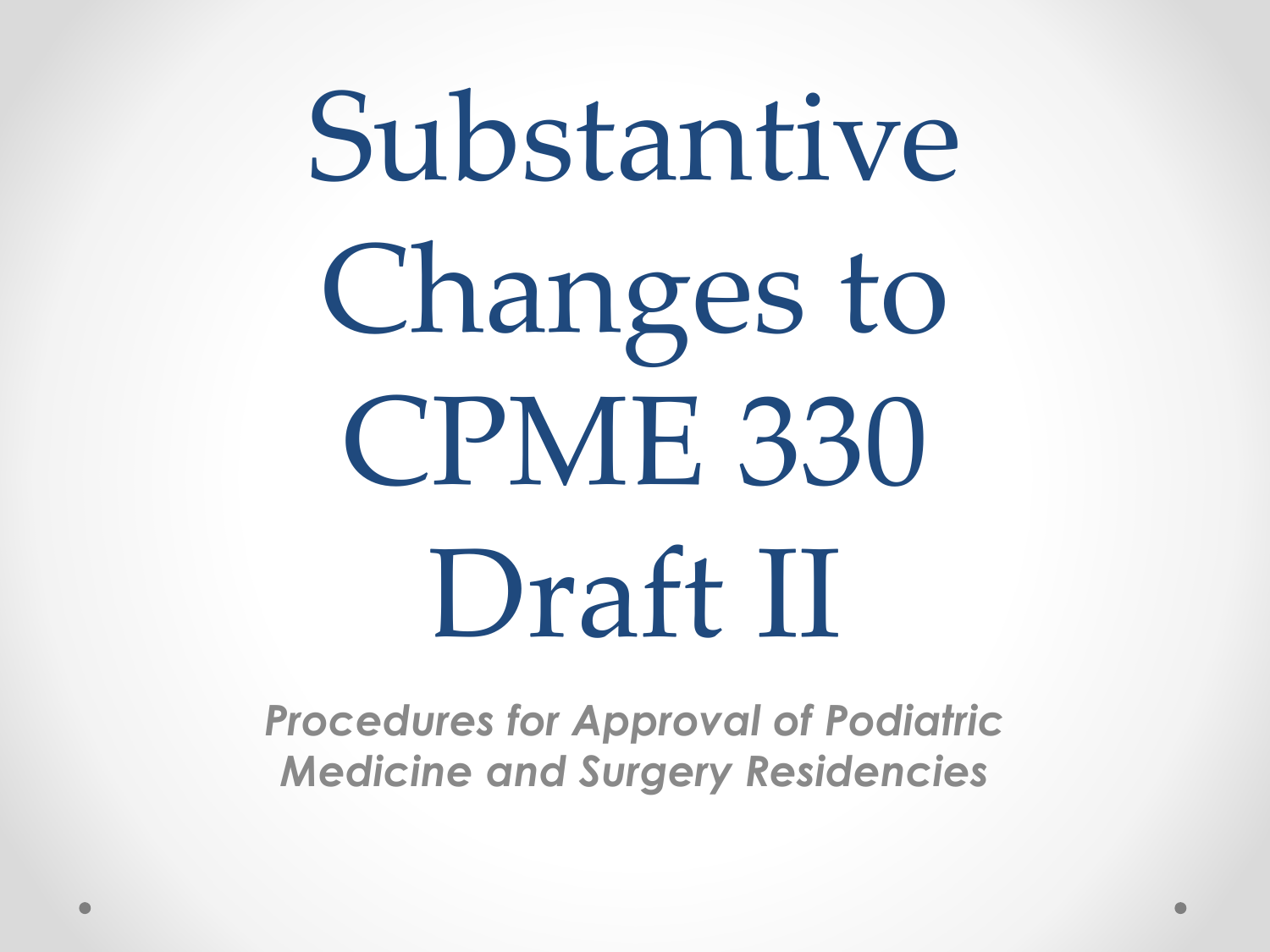# Background

At the Spring 2021 meeting of CPME, the Council reviewed Draft I of CPME 330. The Council fully approved the modifications of the document. For information on these changes, please see the presentation **Substantive Changes to CPME 330,** *Standards and Requirements for Procedures for Approval of Podiatric Medicine and Surgery Residencies, Draft I.* 

During the April 2022 meeting of CPME, additional changes were added to the document.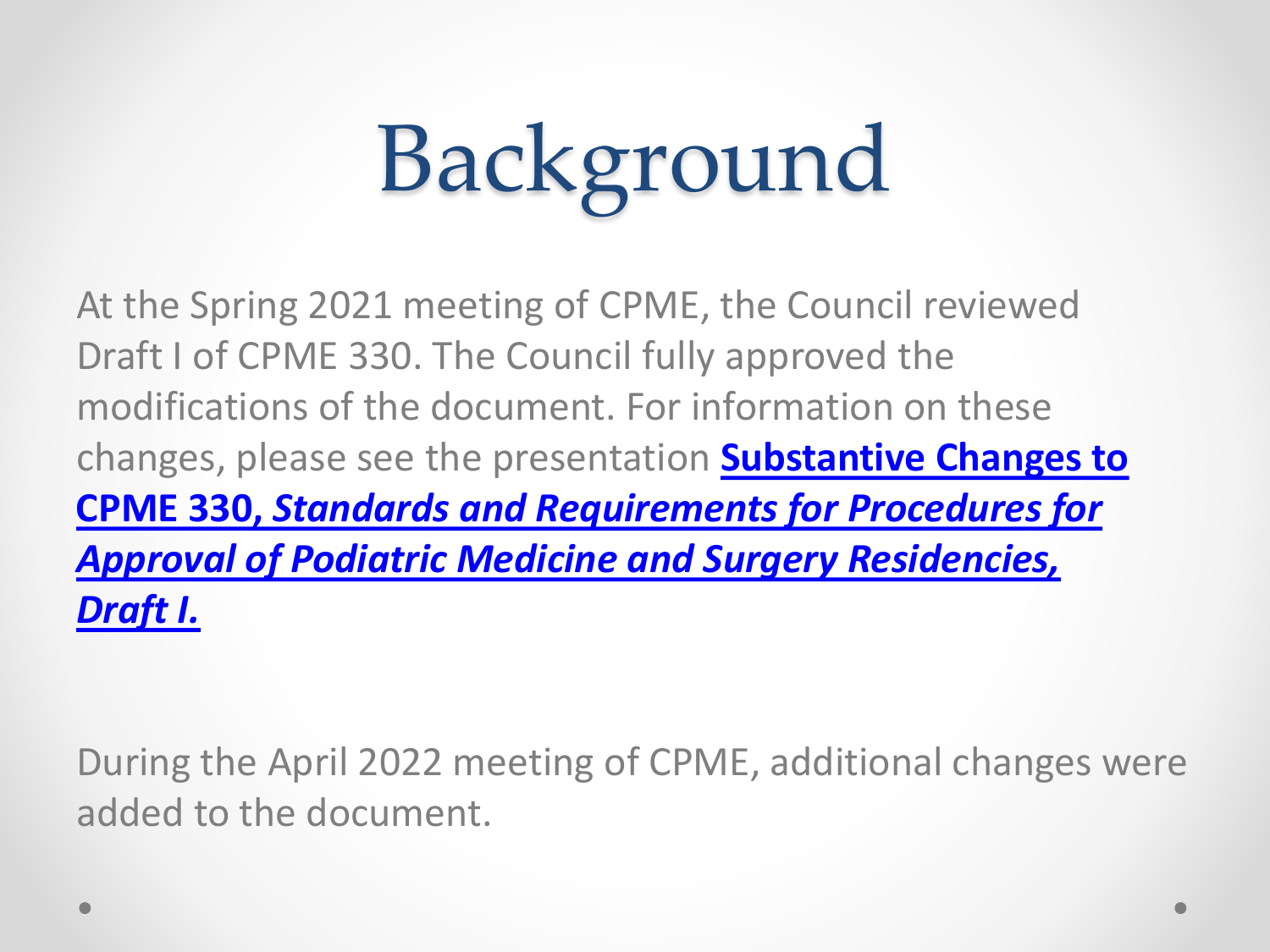### Categories of Approval

Added a new category of approval: **Approval with Report**

Approval with report indicates recognition of an existing residency that is in substantial compliance with the Council's standards and requirements for approval. In granting approval, the Council expresses its confidence in the abilities of the institution to continue providing adequate support and implementing ongoing improvements in the residency.

As a condition of continued approval, the institution may be requested to provide one or more progress reports at specified intervals, as indicated in the approval letter. The progress report(s) is to demonstrate correction of specific areas of noncompliance in meeting one or more requirements or to address concerns identified by the RRC and/or the Council. Failure to meet the requirements as stated by the Council may result in probation.